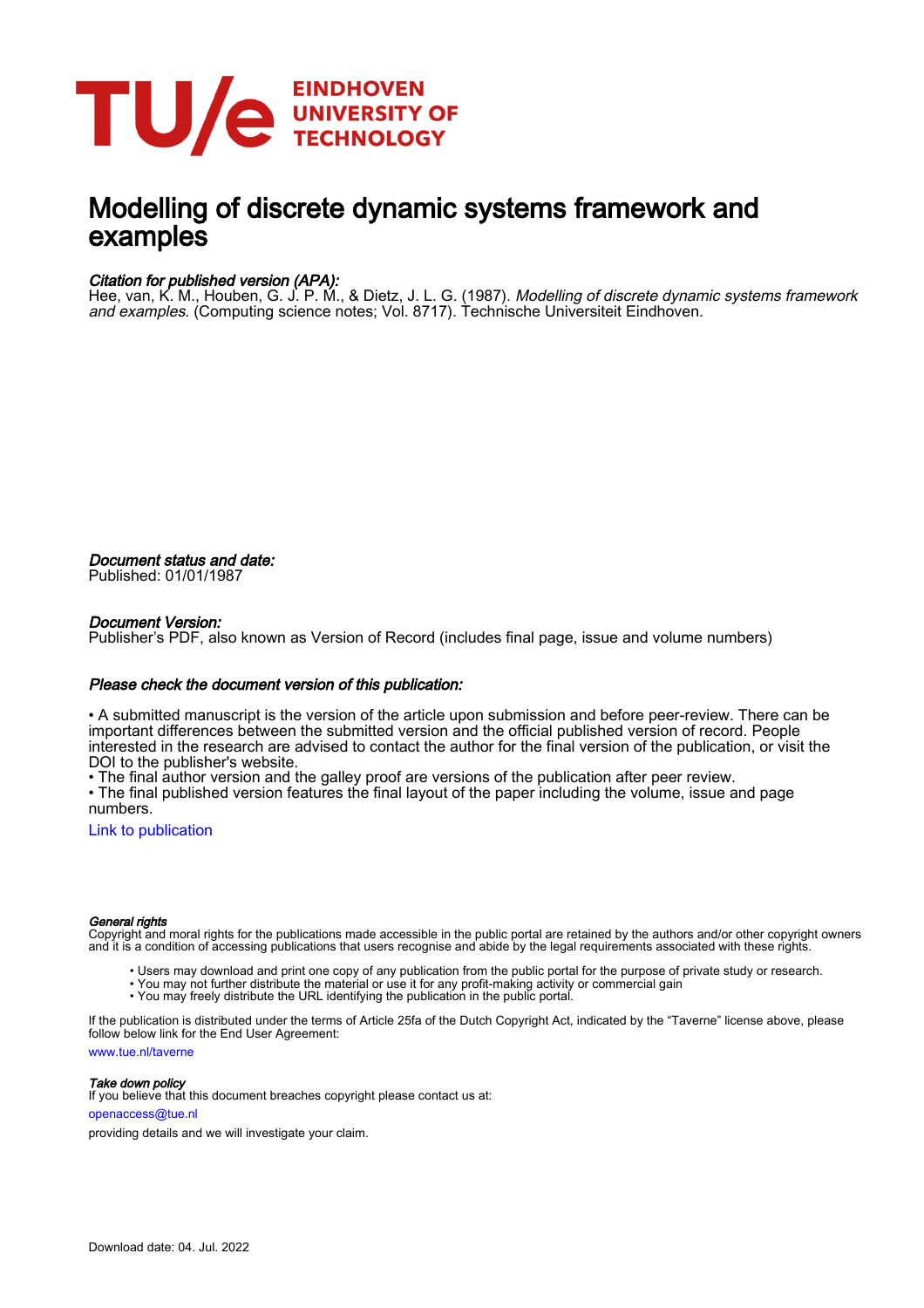Modelling of discrete dynamic systems framework and examples by

l.

 $\bar{z}$ 

 $\overline{\phantom{a}}$ 

 $\bar{\phantom{a}}$ 

K.M. van Hee G.l. Houben 1.L.G. Dietz

87/17

december 1987

 $\sim 10$ 

 $\hat{\mathcal{A}}$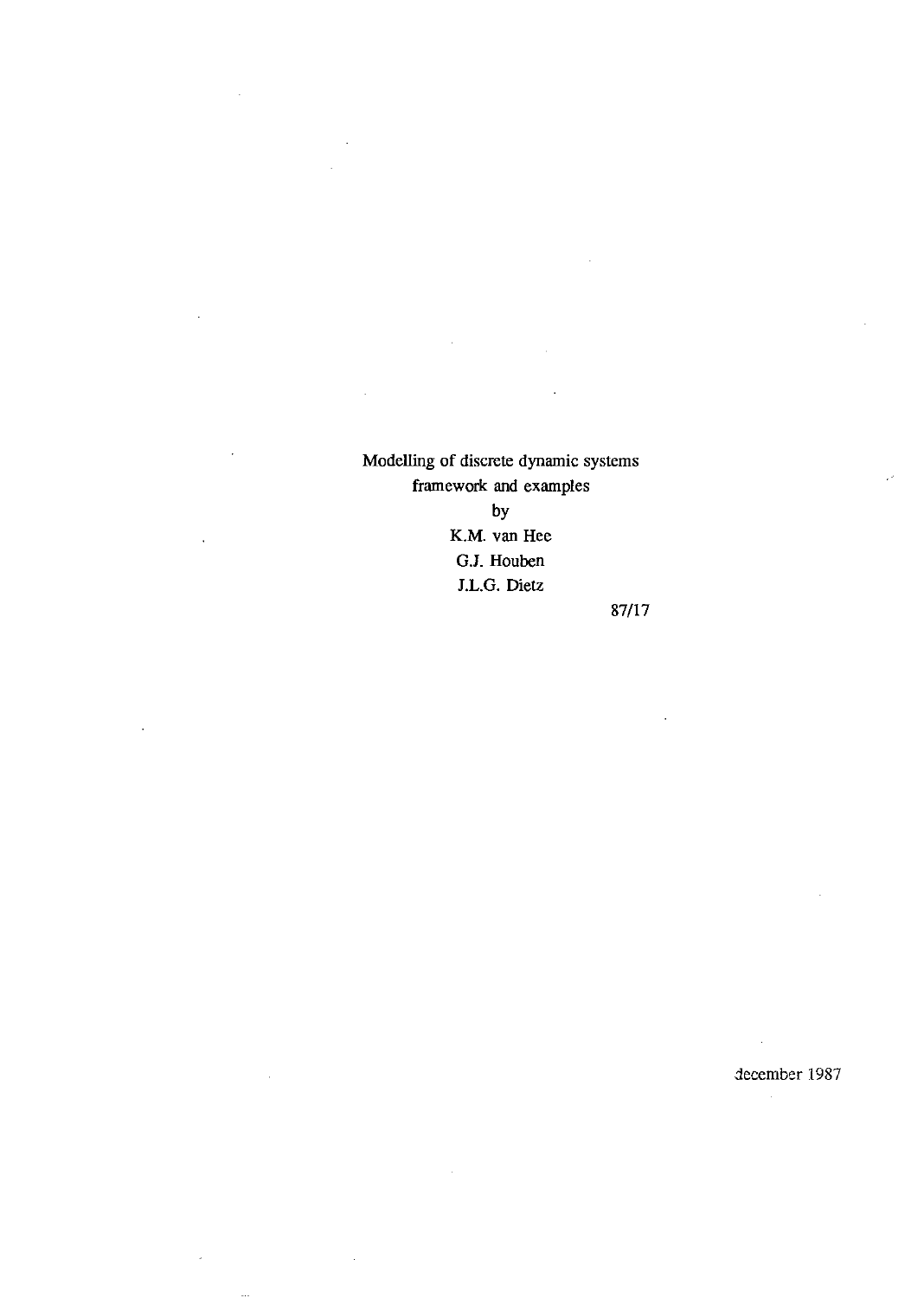# **COMPUTING SCIENCE NOTES**

 $\ddot{\phantom{a}}$ 

This is a series of notes of the Computing Science Section of the Department of Mathematics and Computing Science of Eindhoven University of Technology.

Since many of these notes are preliminary versions or may be published elsewhere, they have a limited distribution only and are not for review.

ţ.

Copies of these notes are available from the author or the editor.

Eindhoven University of Technology Department of Mathematics and Computing Science P.O. Box 513 5600 MB Eindhoven The Netherlands All rights reserved editor: F.A.J. van Necrvcn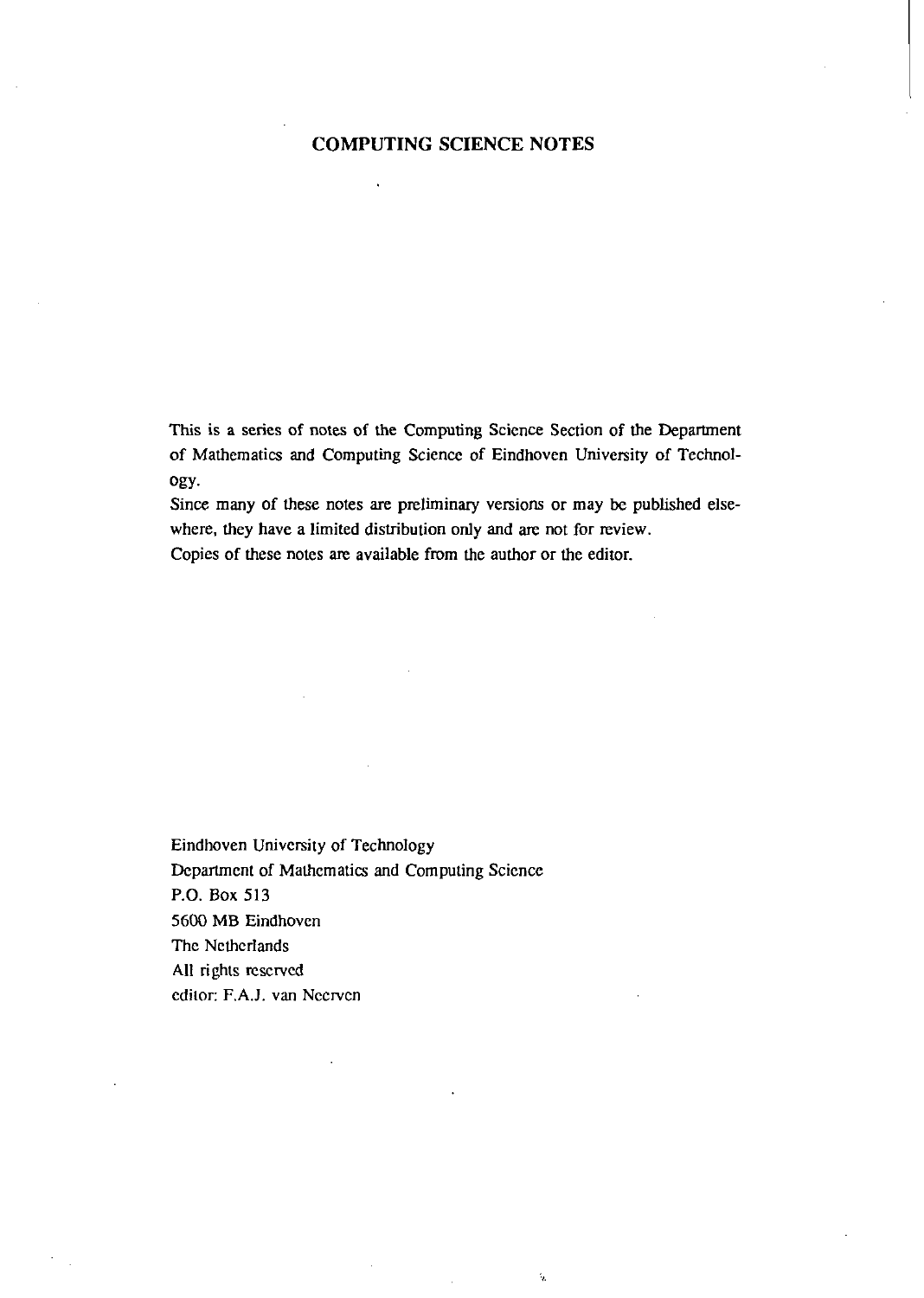# Modelling of Discrete Dynamic Systems framework and examples

by

Kees M. van Hee, Geen-Jan Houben, Jan L.G. Dietz

## 1. Introduction

**A** 

A major problem in software and systems engineering is the precise specification of the system to be analysed or designed. A formal model of the system to be build can be considered as a specification of the system, restricted to the aspects considered in the model.

A computer-model is an implementation of a formal model. It can be used to simulate the behaviour of a modelled system. In case this system is an information system a computermodel can be used as a prototype of the system. Users or potential users of an information system usually are unable to understand a formal model of the system. With a prototype of the system they can see if their requirements are translated correctly by the system designers.

The systems we are dealing with are discrete dynamic systems. Such a system is at each moment in one of a set of states. At some moments it performs a transition to another, not necessarily different state. The number of transitions in each finite time interval is finite. A transition is triggered by one or more actions. The system may produce by each transition one or more reactions. Actions are coming from the environment of the system or they may be created by the system itself and fed back to the system.

Many real systems, including information systems, are discrete dynamic systems.

In literature there are many approaches to model discrete dynamic systems. Finite state machines, Markov chains and Petri nets are well-known examples of generic models. In [Dietz and van Hee (86)] a framework, called SMARTIE is developed. It is an extension of finite state machines combined with a modeling language based on predicate logic.

In [Harel (86)] another generalization of finite state machines combined with a graphical modeling language is presented. A different and less formal approach is found in Jackson's System Development [Jackson (83)]. In [Jackson (83)] several interesting examples are presented. In [Sridhar and Hoare (85)] some of these examples are modelled using the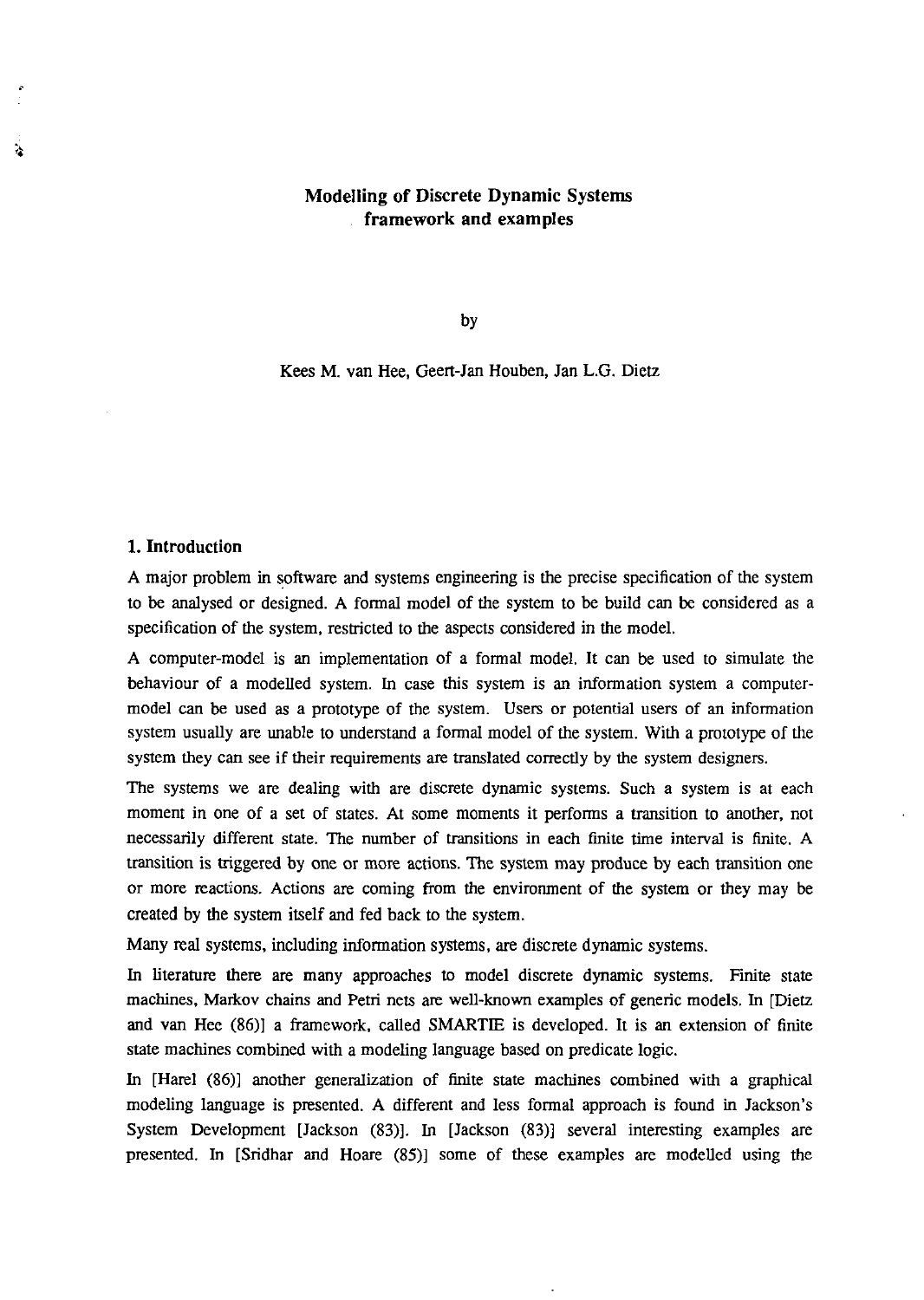language of Hoare CSP. In that paper it is suggested that CSP could provide a formal basis for the JSD method.

We feel that our approach is a powerful alternative and we will demonstrate that by treating a set of examples including an example treated by Sridhar and Hoare.

Aspects of our model of a discrete dynamic system may be displayed graphically as a data flow diagram [Ward and Mellor (85)]. In fact our framework provides formal semantics for a data flow diagram technique.

We start with the description of our model of a discrete dynamic system (dds) in Section 2. Then we describe in Section 3 our modeling language. In Section 4 we present a diagramming technique and in Section 5 we give some examples. In Section 6 we conpare our diagramming technique with two other well-known techniques. Finally, in Section 7 we draw some conclusions.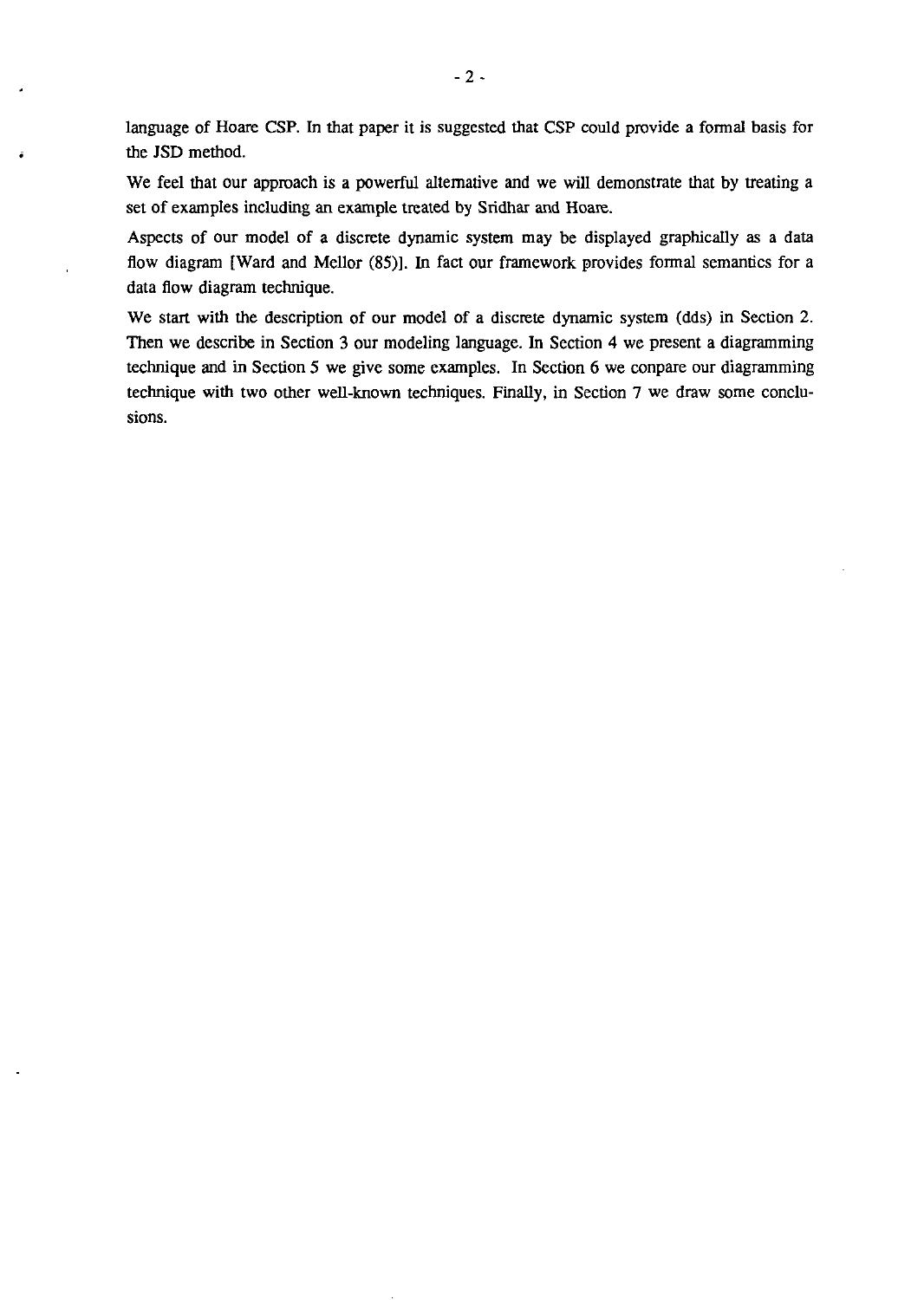### 2. Model of discrete dynamic systems

Each dds is determined by a seven-tuple, the components of which will not all be known. Some of the components will be fully specified during the design phase of a dds, while others will become known during the operational phase of the system.

In this section we define the components of a dds, its behaviour and we define the aggregate of a dds. It turns out that such an aggregate is a dds itself. Hence our model allows decomposition and integration of dds'ses.

The model we present here is an extension of the one given in [Dietz, van Hee (86)]. We use the following notations:

- $P(X)$  denotes the set of all finite subsets of a set X.
- $\Delta$  denotes the symmetric difference-operator, i.e.  $a \Delta b = (a \cup b) \setminus (a \cap b)$ .
- dom and mg are functions that assign domain and range to a function, respectively.
- $X \rightarrow Y$  denotes the set of all functions with domain contained in X and range contained in *Y.*
- $\cup j \in J : A_j$  denotes  $\{x \mid \exists j \in J : x \in A_j\}.$
- $\lnot \quad (\cap j \in J : A_j)$  denotes  $\{x \mid \forall j \in J : x \in A_j\}.$

Furthermore, we use the usual notations of set theory and symbolic logic, including  $\rightarrow$  for implication.

Often we write  $f_x$  instead of  $f(x)$  for a function application. We frequently use the  $\Delta$ -operator and the fact that this operator is commutative and associative. Therefore, we may define for some set of sets X,  $\Delta X = X_1 \Delta X_2 \Delta \cdots \Delta X_n$  for some enumeration  $X_1, \ldots, X_n$  of X. Similarly for some set-valued function X,  $(\Delta i \in \text{dom}(X) : X_i) = X_{i_1} \Delta X_{i_2} \Delta \cdots \Delta X_{i_n}$  for some enumeration  $i_1, \ldots, i_n$  of dom(X).

Let *IV* denote the set of natural numbers. Let  $\mathbb{R}^+$  denote  $\{x \mid x \in \mathbb{R} \land x \ge \varepsilon\}$  for some fixed  $\epsilon > 0$ , where *R* denotes the reals.  $R^+$  will be used as the time domain of dds'ses.

Definition 2.1. A discrete dynamic system is a seven-tuple

$$
\triangleleft S\;,M\;,A\;,R\;,T\;,I\;,E\!>
$$

where

 $S$  is a set-valued function,

for  $i, j \in \text{dom}(\mathcal{S})$  we have  $i \neq j \rightarrow S_i \cap S_j = \emptyset$ ,  $dom(S)$  is called the set of store indices, for  $j \in \text{dom}(S)$ :  $S_j$  is called the <u>state base of store j</u>,  $\overline{S}_i = P(S_i)$  is called the <u>state space of store j</u>.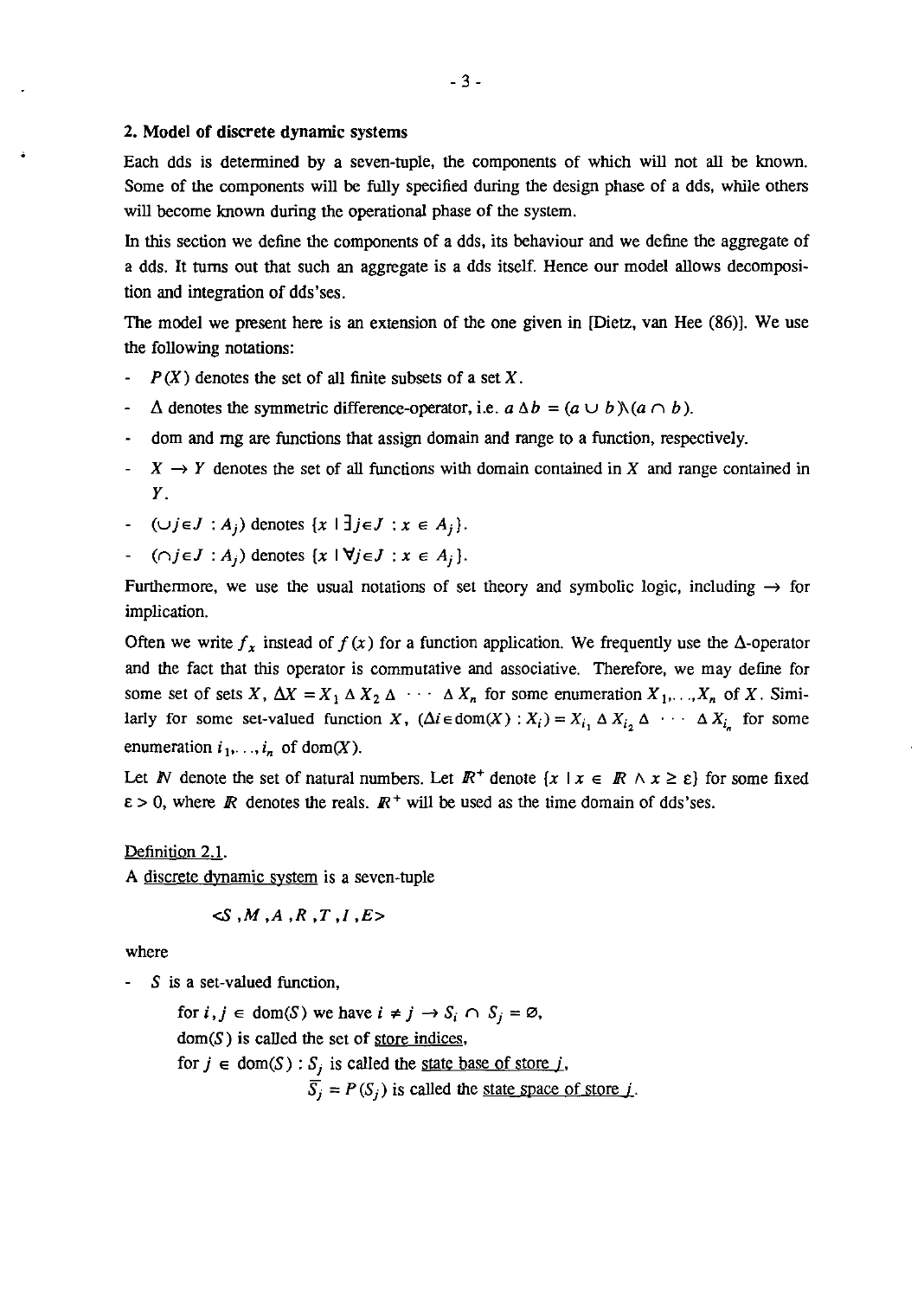$M$  is a function,

 $dom(M)$  is called the set of processor indices, for  $i \in \text{dom}(M)$  :  $M_i = \langle MC_i, MR_i \rangle$ where:  $M_i$  is called the motor of processor i,  $MC_i$  and  $MR_i$  are functions,  $MC_i$  is called the change function of processor i,  $MR_i$  is called the <u>response function of processor i</u>.

A is a set-valued function,

 $dom(A) = dom(M)$ , for  $i, j \in \text{dom}(M) : i \neq j \rightarrow A_i \cap A_j = \emptyset$ , for  $i \in \text{dom}(M)$  and  $j \in \text{dom}(S)$ :  $A_i \cap S_j = \emptyset$ ,  $i \in \text{dom}(M)$ : A<sub>i</sub> is called the <u>action base of processor i</u>,  $\overline{A_i} = P(A_i)$  is called the <u>action space of processor i</u>.

*R* is a set-valued function,

 $dom(R) = dom(M)$ , for  $i, j \in \text{dom}(M) : i \neq j \rightarrow R_i \cap R_j = \emptyset$ ,  $i \in \text{dom}(M)$ : R<sub>i</sub> is called the <u>reaction base of processor i</u>,  $\overline{R}_i = P(R_i)$  is called the <u>reaction space of processor *i*</u>.

- T is a function,  $dom(T) = dom(M) \times dom(M)$ for  $i, j \in \text{dom}(M)$ :  $T_{ij} \in \overline{R}_i \rightarrow P(A_j \times \mathbb{R}^+),$ *T* is called the transfer function.
- I is a set-valued function,  $dom(I) = dom(M)$

for  $i \in \text{dom}(M) : I_i \subset \text{dom}(S)$ , I is called the interaction function.

- For  $i \in \text{dom}(M)$ :
	- \*  $MS_i = (\bigcup j \in I_i : S_j)$  is called the <u>state base of processor *i*</u>,
	- \*  $\overline{MS}_i = P(MS_i)$  the state space of processor i,
	- \*  $MC_i \in \overline{MS_i} \times \overline{A_i} \rightarrow \overline{MS_i}$
	- \*  $MR_i \in \overline{MS}_i \times \overline{A}_i \rightarrow \overline{R}_i$ , and  $\forall s \in \overline{MS_i}$ :  $MC(s, \emptyset) = MR(s, \emptyset) = \emptyset$ .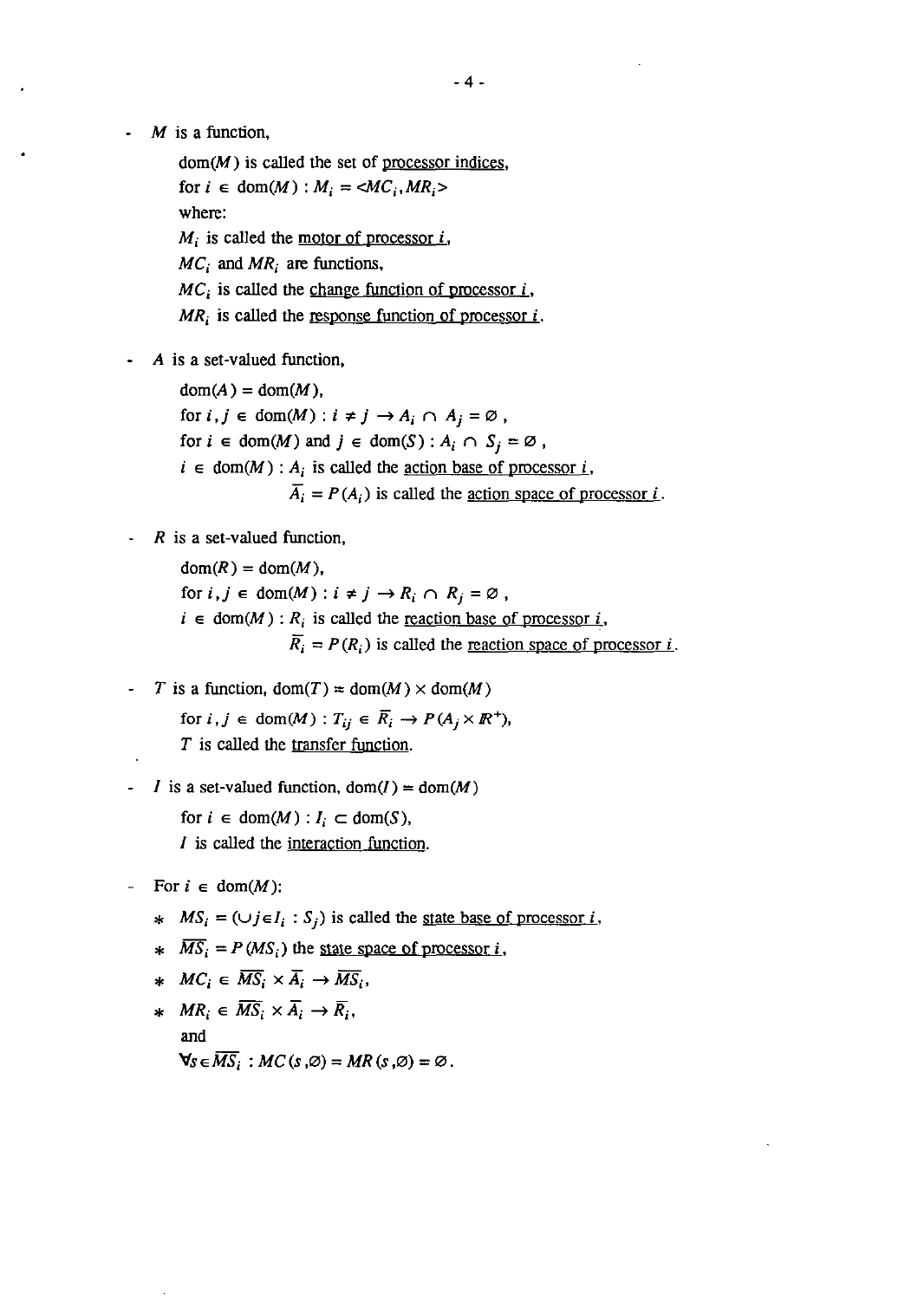$E = \langle EU, ES, EA \rangle$  where EU, ES and EA are functions:

- \* dom( $EU$ ) = dom(S) and for  $j \in \text{dom}(S) : EU_j \in P(S_j \times \mathbb{R}^+),$  $EU_j$  is called the external update set of store j
- \* dom $(ES) = dom(S)$  and for  $j \in \text{dom}(S)$ :  $ES_i \in \overline{S_i}$ ,  $ES_j$  is called the initial state of store *j*.
- \* dom $(EA) =$ dom $(M)$  and for  $i \in \text{dom}(M)$  :  $EA_i \in P(A_i \times \mathbb{R}^+)$ ,  $EA_i$  is called the <u>external event set of processor i</u>.

(end of definition)

A mechanical appreciation of a dds is as follows. A dds consists of a set of processors and a set of stores. Processors are mutually connected by transaction channels and processors and stores may be connected by interconnections. The motor of a processor transforms instantaneously a set of actions into updates for the connected stores (by means of the function MC) and simultaneously it produces some set of reactions. The transformations may depend on the states of the connected stores. The state of a store may change by an update from a connected processor or by some external update. Hence an environment may influence a dds by external updates on stores and by imposing actions on the processors. The occurrence of an action at a particular moment is called an event. More than one event at a time for one processor is allowed. The output of a processor is sent to the environment and a transfer function transforms some reactions into actions with a time delay. Such a pair is sent to a processor as a new event with a time stamp equal to the sum of the processing time and the delay.

The delays are elements of  $\mathbb{R}^+$  and therefore the number of transitions in a finite time interval is always finite. The events produced by a dds for itself or another processor are called internal events. They are inserted into the event agenda of the receiving processor. Initially, this agenda consists of all the external events, later on it contains also internal events. The external updates are supposed to commute; in fact we assume that each update is specified by some value from the state space of a store. If this value is denoted by  $s_1$  and the actual state of that store is  $s_2$ , then the effect of the update will be  $s_1 \Delta s_2$ .

Next we define the behaviour of a dds.

### Definition 2.2.

Let  $\leq S$ , M, A, R, T, I, E be a dds. The process of the dds is a five-tuple

 $<$  $\tau$ ,  $\alpha$ ,  $\rho$ ,  $\sigma$ ,  $\phi$ >

where: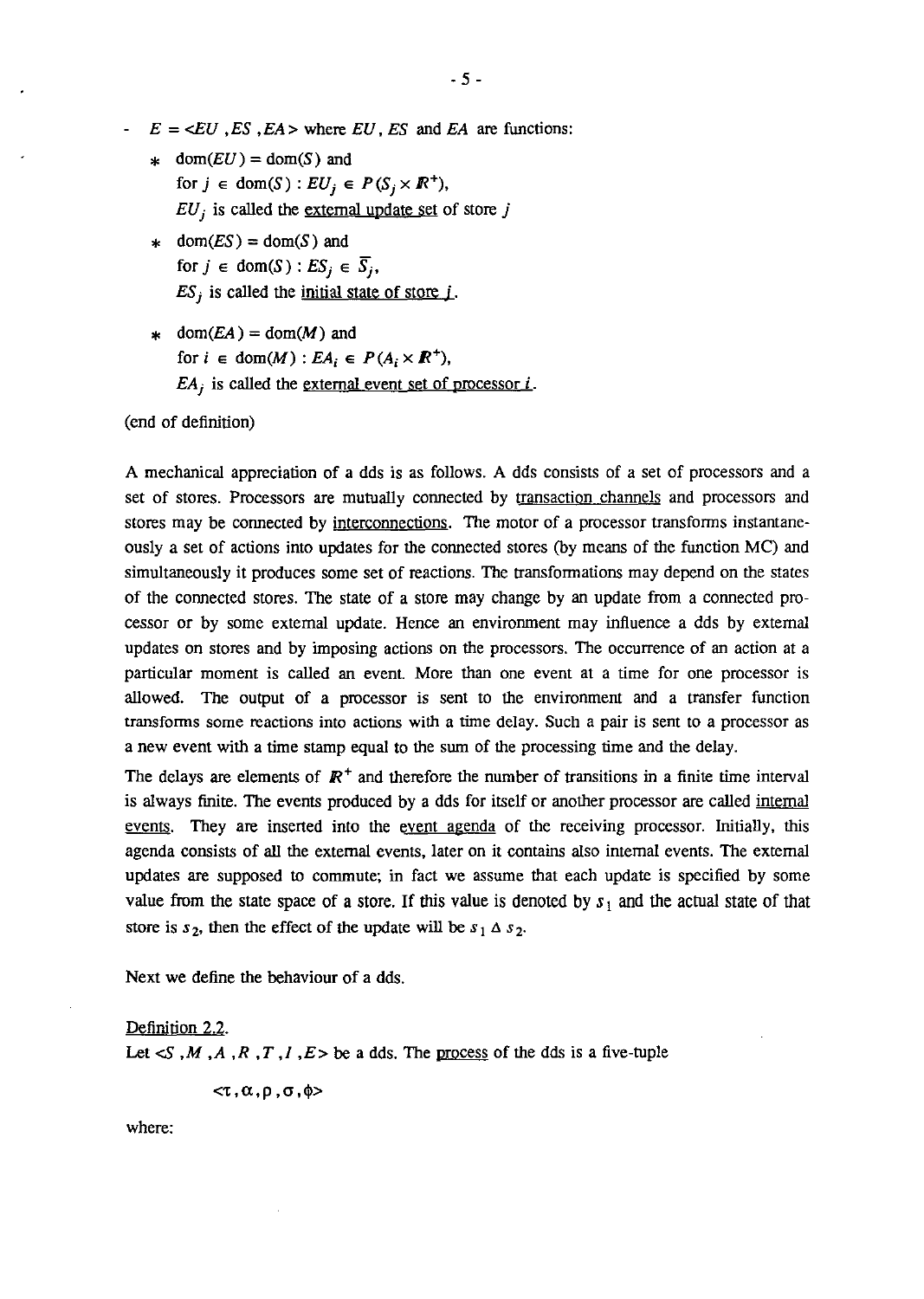- $\tau \in \mathbb{N} \to \mathbb{R}$  and for  $n \in \mathbb{N} : \tau_n$  is the <u>time stamp</u> of the *n*-th activation,
- $\alpha$ ,  $\rho$ ,  $\sigma$ ,  $\phi$  are functions with

$$
dom(\alpha) = dom(\rho) = dom(\phi) = dom(M) \text{ and } dom(\sigma) = dom(S) .
$$

For  $i \in \text{dom}(M)$ :

- $\alpha_i \in \mathbb{R} \rightarrow \overline{A_i}, \alpha_i(t)$  is the <u>action set of processor i</u> at time t,
- $\varphi_i \in \mathbb{R} \to \overline{R_i}$ ,  $\rho_i(t)$  is the <u>reaction set of processor *i*</u> at time *t*,
- $\Phi_i \in \mathbb{R} \to P(A_i \times \mathbb{R}^+)$ ,  $\phi_i(t)$  is the <u>event agenda of processor *i*</u> at time *t*.

For  $j \in \text{dom}(S)$ :

 $\sigma_i \in \mathbb{R} \to \overline{S_i}$ ,  $\sigma_i(t)$  is the <u>state of store *j*</u> at time *t*.

These functions are defined recursively:

$$
\tau_0 = 0, \text{ for } i \in \text{dom}(M) : \alpha_i(0) = \emptyset, \rho_i(0) = \emptyset, \phi_i(0) = EA_i
$$
  
for  $j \in \text{dom}(S) : \sigma_j(0) = ES_j$ .

Let  $\tau_n$  be defined and let the functions  $\alpha$ ,  $\rho$ ,  $\sigma$  and  $\phi$  be defined on the interval  $[0,\tau_n]$ , -  $\tau_{n+1} = \min \{ t \mid \exists i \in \text{dom}(M) : \exists a \in A_i : \langle a, t \rangle \in \phi_i(\tau_n) \}$ and for  $j \in \text{dom}(S)$  let  $\delta$  be defined by

$$
\delta_j(\tau_{n+1}) = \sigma_j(\tau_n) \wedge (\Delta \{x \mid \langle x, y \rangle \in EU_j \land \tau_n < y < \tau_{n+1}\})
$$

and for  $i \in \text{dom}(M)$  let  $\gamma$  be defined by:

$$
\gamma_i(\tau_{n+1}) = (\cup j \in I_i : \delta_j(\tau_{n+1}))
$$

and let:

- $\alpha_i(\tau_{n+1}) = \{a \mid \langle a, \tau_{n+1} \rangle \in \phi_i(\tau_n)\},$ for  $\tau_n < t < \tau_{n+1}$  :  $\alpha_i(t) = \emptyset$ ;
- *P<sub>i</sub>*  $(\tau_{n+1}) = MR_i(\gamma_i(\tau_{n+1}), \alpha_i(\tau_{n+1})),$ for  $\tau_n < t < \tau_{n+1}$ :  $\rho_i(t) = \emptyset$ ;
- $\cdot$   $\phi_i(\tau_{n+1}) = \{ \langle a, t \rangle \mid (\langle a, t \rangle \in \phi_i(\tau_n) \land t \rangle \tau_{n+1}) \lor$  $\forall$   $(\exists d \in \mathbb{R}^+ : \exists k \in dom(M) : t = \tau_{n+1} + d \land \langle a, d \rangle \in T_{ki}(p_k(\tau_{n+1})))$ for  $\tau_n < t < \tau_{n+1}$ :  $\phi_i(t) = \phi_i(\tau_n)$ .

For  $j \in \text{dom}(S)$ :

-  $\sigma_j(\tau_{n+1}) = \delta_j(\tau_{n+1}) \Delta (\Delta i \in \text{dom}(M) : S_j \cap MC_i(\gamma_i(\tau_{n+1}), \alpha_i(\tau_{n+1}))) \Delta$  $\Delta \Delta \{x \mid \langle x, \tau_{n+1} \rangle \in EU_i\}$ for  $\tau_n < t < \tau_{n+1}$ :  $\sigma_j(t) = \sigma_j(\tau_n) \Delta \Delta \{x \mid \langle x, y \rangle \in EU_j \wedge \tau_n < y \leq t\}.$ 

(end of definition)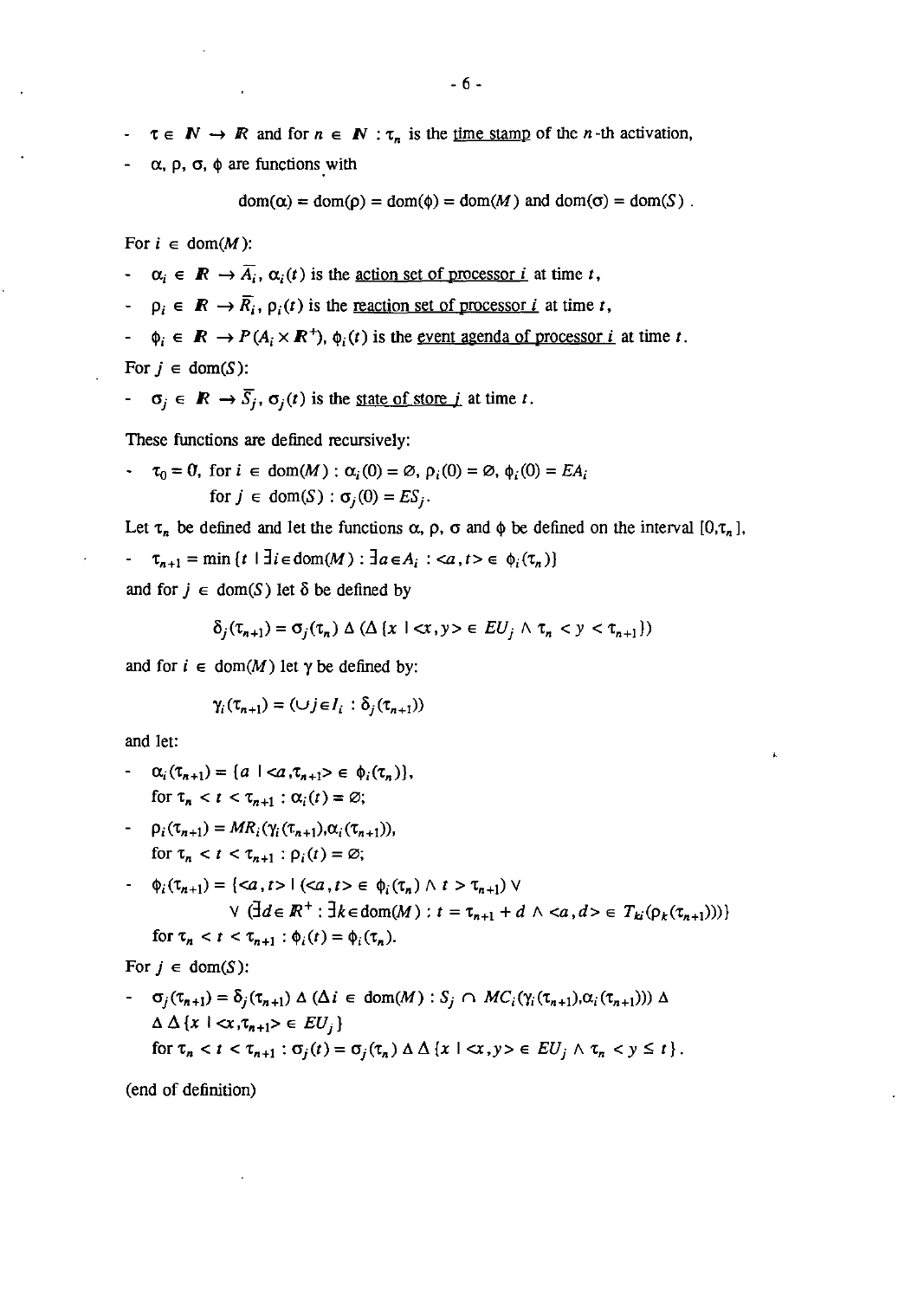Note that  $\delta_i(\tau_{n+1})$  is the last state of store j before  $\tau_{n+1}$  and that  $\gamma_i(\tau_{n+1})$  is the last state of processor *i* before  $\tau_{n+1}$ . The state of store *j* at  $\tau_{n+1}$  includes also the external updates at time  $\tau_{n+1}$ .

Finally, we define the aggregate of a dds. This is also a dds. However, it has only one processor and one store. So it may be called a simple dds. In a top-down design-process we start in fact with a simple dds and we decompose it into a dds with more stores and processors. At the top level we do not specify much components of the dds. However, the further we decompose the system, the more details we specify. If we finally have specified at the bottom level all details of the dds, then that is also the specification of the simple dds at the top level.

### Definition 2.3.

Let

 $D_1 = \leq S$ , M, A, R, T, I, E> and  $D_2 = \leq S$ , MM, AA, RR, TT, II, EE>

be dds'ses and let #  $dom(SS) = # dom(MM) = 1$ . We omit the subscript in applications of the functions  $SS$ ,  $AA$  etc. Then  $D_2$  is called the <u>aggregate dds</u> of  $D_1$  if :

$$
\text{- } SS = (\cup j \in \text{dom}(S) : S_j)
$$

- $AA = (\cup i \in \text{dom}(M): A_i)$
- $RR = (\cup i \in \text{dom}(M) : R_i)$
- $MM = \angle MMC$ ,  $MMR$  > where for  $s \in P(SS)$ ,  $a \in P(AA)$  and for  $i \in \text{dom}(M)$ :  $s_i = s \cap (\cup j \in I_i : S_i)$  and  $a_i = a \cap A_i$ :

 $MMC(s, a) = (\Delta i \in \text{dom}(M) : MC_i(s_i, a_i))$  $MMR(s, a) = (\cup i \in \text{dom}(M) : MR_i(s_i, a_i))$ 

- $TT:$ for  $r \in P(RR)$  let  $r_i = r \cap R_i$ , then  $TT(r) = (\cup \{i, j\} \in \text{dom}(M) \times \text{dom}(M): T_{ii}(r_i))$ (we drop the index on TT because there is only one processor)
- $\cdot$   $I = \text{dom}(SS)$  (a singleton)

$$
EE = \langle EEA, EEU, EES \rangle
$$
  
where  

$$
EEA = (\cup i \in \text{dom}(M) : EA_i)
$$
  

$$
EEU = (\cup j \in \text{dom}(S) : EU_j)
$$
  

$$
EES = (\cup j \in \text{dom}(S) : ES_j)
$$

(end of definition)

Let  $\langle \tau, \alpha, \rho, \sigma, \phi \rangle$  and  $\langle \tau, \alpha, \alpha, \rho \rho, \sigma, \phi \rangle$  be the processes of  $D_1$  and  $D_2$  in Definition 2.3,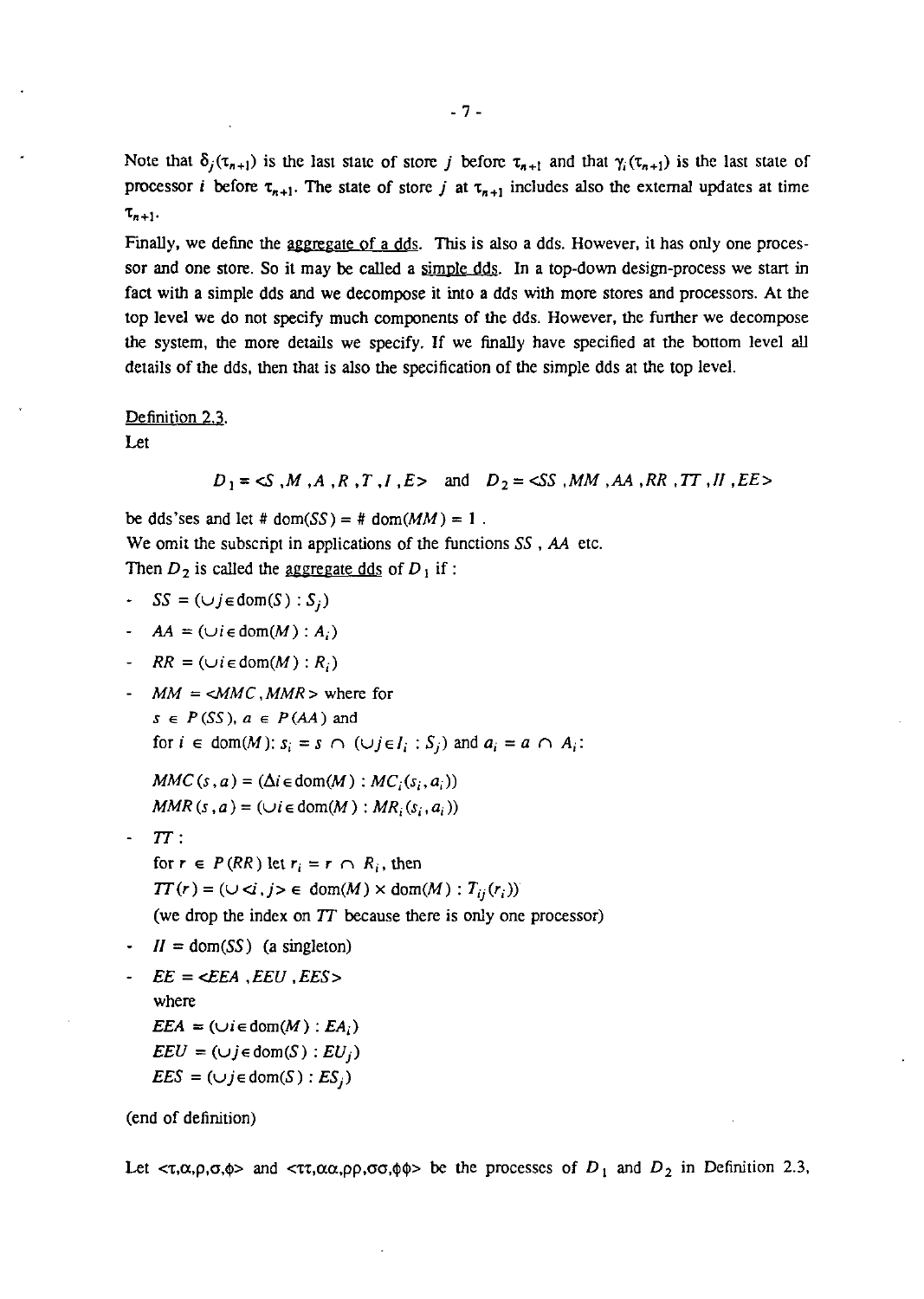respectively. Using induction one may verify that:

for 
$$
n \in \mathbb{N}
$$
:  $\tau(n) = \tau \tau(n)$ ,

for  $t \in \mathbb{R}$ :

 $\forall j \in \text{dom}(S) : \sigma\sigma(t) \cap S_j = \sigma_j(t)$ .

$$
\forall i \in \text{dom}(M) : \text{pp}(t) \cap R_i = \rho_i(t),
$$
  
\n
$$
\alpha \alpha(t) \cap A_i = \alpha_i(t),
$$
  
\n
$$
\phi_i(t) = \{ \langle a, t \rangle \mid \langle a, t \rangle \in \phi(t) \} \land a \in A_i \}.
$$

Hence the aggregate has the same outputs and therefore the same external behaviour as the original dds. We could consider two dds'ses with the same external behaviour equivalent

In practice we only specify the first six components of a dds, since we cannot look into the future to determine  $EU$  and  $EA$ . However often we know or require some properties from these sets, for example that the time lag between two events or external updates is bounded from below by some known quantity.

Such information may be used to prove properties of the behaviour of the system, i.e. of the process of the system. On the other hand we sometimes require properties of the process of a system, and then these requirements may be translated into requirements for  $E$  and therefore for the environment of the system.

In our model we assume that state transitions are executed instantaneously. This assumption is made to facilitate modeling. **In** practice is often impossible to implement instantaneous transitions. There are several ways to guarantee that the time lag between two transitions is longer than the time need to realise the transition in the real system. One of these methods is demonstrated in the first example of section S. We think that this kind of modifications of a model is a next phase in the design process : first we model an ideal system, afterwards we take care of the limitations of implementations such as bounds on store sizes and execution times for state transitions.

Finally we note that our framework assumes the existence of absolute time. However the processors we model do not have the possibility to inspect some absolute clock. The absolute time we assume is just for the definition of the process of a system and may be used to express and prove properties of the dynamics of systems.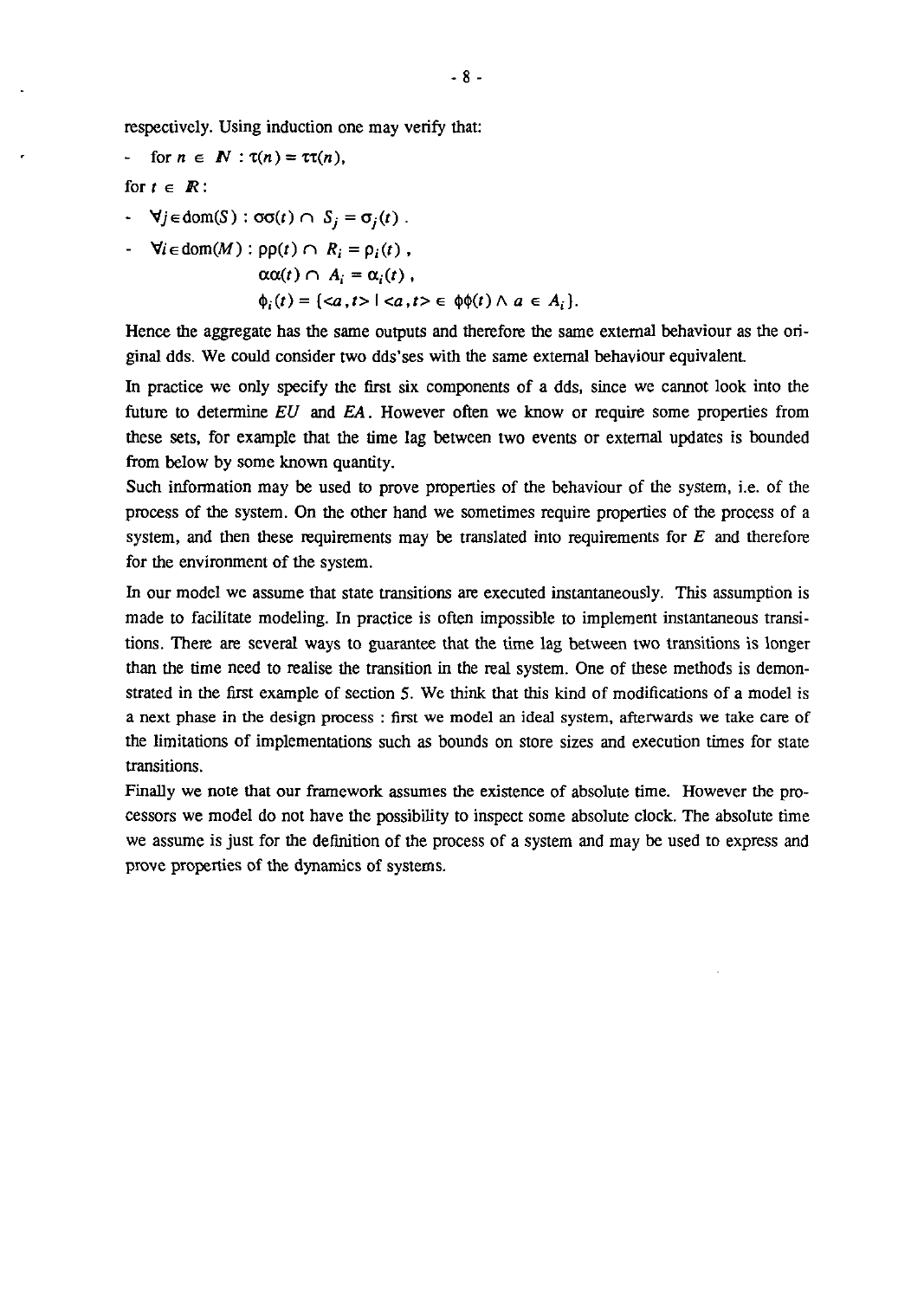### 3. Modeling language

The modeling language that we introduce in this section is one of the possible ways to describe the components of a dds. defined in the framework of Section 2. Although we feel that a large class of systems can be described in this way. we do not claim that this is true for every dds.

Our modeling language consists of two parts. The first part is a first order language  $L$  that is used to describe the state, action and reaction bases and spaces. The second part is a language *PRL* for production rules, that is used to describe the motor functions.

The first order language L is constructed in the usual way (cf. [Chang and Lee  $(73)$ ]). It is extended by introducing two additional quantifiers for summation and cardinality.

The alphabet consists of:

- set of variables
- set of constants. called *F* <sup>0</sup>  $\sim$
- set of *n*-ary function symbols, called  $F_n$  for  $n \in \mathbb{N}$  and  $n > 0$
- set of *n*-ary predicate symbols, called  $P_n$  for  $n \in \mathbb{N}$ ,  $P = (\cup n \in \mathbb{N} : P_n)$
- quantifiers:  $\exists$ ,  $\forall$ ,  $\Sigma$ , #  $\sim$
- logical operators:  $\vee$ ,  $\wedge$ ,  $\neg$ ,  $\leftrightarrow$
- relational operators:  $\lt$ ,  $\gt$ ,  $\leq$ ,  $\geq$ ,  $\Leftarrow$  $\Delta \sim 10$
- arithmetic operators:  $+$ ,  $-$ ,  $*$ , mod, div
- punctuation symbols:  $( , ), : , , { } \{ , \}$ .

Terms are defined by:

- constants and variables are terms;
- if  $t_1, \ldots, t_n$  are terms and  $f \in F_n$ , then  $f(t_1, \ldots, t_n)$  is a term;
- if  $t_1$  and  $t_2$  are terms, then  $(t_1+t_2)$ ,  $(t_1*t_2)$ ,  $(t_1-t_2)$ ,  $(t_1\underline{\text{div}}\, t_2)$  and  $(t_1\underline{\text{mod}}\, t_2)$  are terms;
- if *t* is a term, x is a variable and O a formula, then  $(\Sigma x : Q : t)$  and  $(\# x : Q)$  are terms.

### Atoms are defined by:

- if  $t_1, \ldots, t_n$  are terms and  $p \in P_n$ , then  $p(t_1, \ldots, t_n)$  is an atom;
- if  $t_1$  and  $t_2$  are terms, then  $(t_1 \le t_2)$ ,  $(t_1 \ge t_2)$ ,  $(t_1 < t_2)$ ,  $(t_1 > t_2)$ ,  $(t_1 = t_2)$  and  $(t_1 \ne t_2)$  are atoms.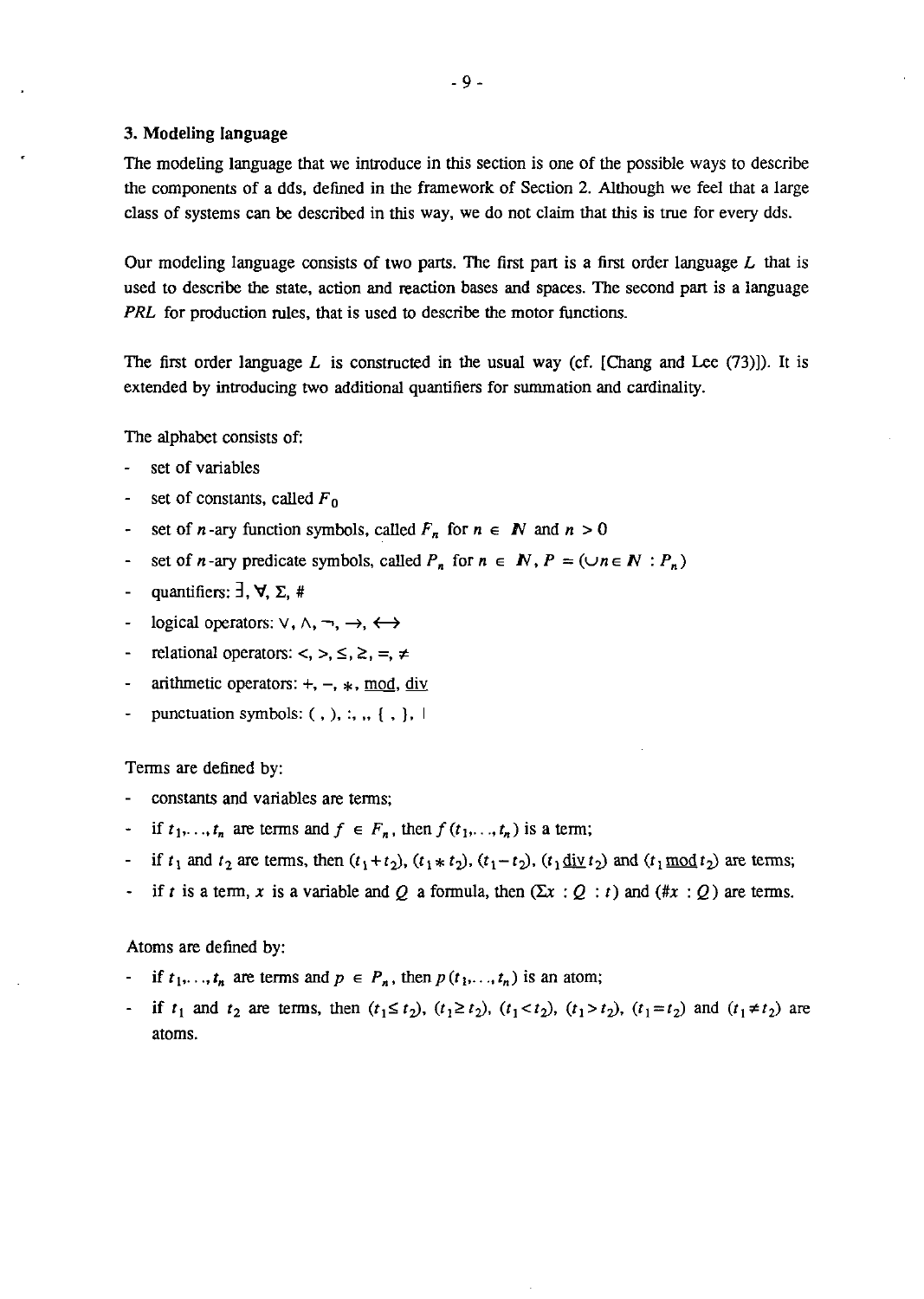Formulas are defined by:

- an atom is a fonnula;
- if Q and R are formulas, then  $(Q \vee R)$ ,  $(Q \wedge R)$ ,  $(\neg Q)$ ,  $(Q \rightarrow R)$  and  $(Q \leftrightarrow R)$  are formulas;
- if *Q* is a formula and *x* is a variable, then  $(\forall x : Q)$  and  $(\exists x : Q)$  are formulas.

Note that. when no problems arise. parentheses are often omitted. In fonnulas free and bounded variables are distinguished. in the usual way.

To give fonnulas a (fonnal) interpretation (cf. [Uoyd (84)]). we choose the set of integers as the domain of interpretation. This means that every constant is mapped to an integer and every variable is given an integer value. but this restriction to integers is only made for convenience and is not essential.

For describing the state base of a store or an action- and reaction base of a processor we choose a subset of the predicate symbols  $P$ . The bases are defined as the sets of all ground atoms with corresponding predicate symbols. All sets of predicate symbols for base-definitions should be mutually disjoint.

Remember that the state space of a processor is the union of the state bases of stores with which it is connected.

We assume that relational and arithmetic operators have their usual interpretation. as have the logical operators and quantifiers. For each processor  $i$  with action- and reaction bases defined with predicate symbol sets  $PA_i$  and  $PR_i$  respectively and a state base defined with predicate symbols  $PS_i$ , a subset  $PD_i$  of  $P$  is defined that is disjoint with  $PA_i$ ,  $PR_i$  and  $PS_i$ . The predicate symbols in  $PD_i$  are used for shorthands in the description of the motor of i.

For each processor *i* a set of closed formulas  $D_i$  is defined. Formulas in  $D_i$  may contain predicate symbols of  $PD_i \cup PA_i \cup PR_i \cup PS_i$ . These formulas are considered to be axioms; they have the truth value true. These fonnulas serve as definitions for shorthands or as constraints on states and actions. The set  $D_i$  is called the <u>axiom base</u> of processor i.

We follow the closed-world assumption (cf. [Reiter  $(84)$ ]), which implies that, given some state s and some action *a* all ground atoms in s and *a* have the truth value true. whereas all other ground atoms that can be fonned by predicate symbols from the corresponding bases have the truth value false.

We require that a processor  $\hat{i}$  never has to deal with a state or an action that is in contradiction with  $D_i$ . It is the responsibility of the designer of a system to prove that a dds fulfills this requirement. Usually. this is done by showing that, given a state and an action. that do not contradict  $D_i$ , the new state does not contradict  $D_i$  either.

The definitions in  $D_i$  are closed formulas of the kind: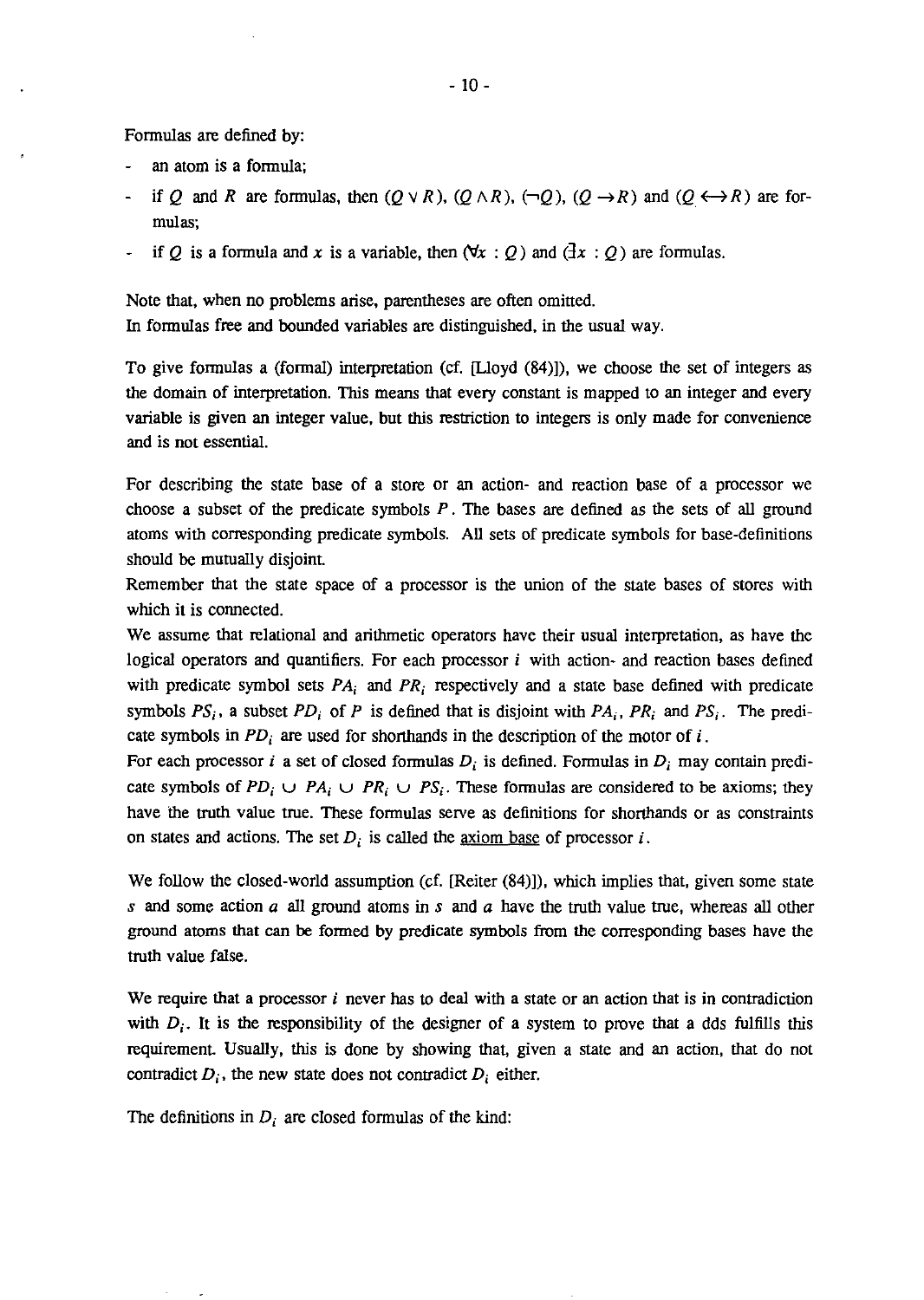where  $p \in PD_i$  and *Q* is some formula involving at most  $x_1, \ldots, x_n$  as free variables and predicate symbols from  $PD_i \cup PA_i \cup PR_i \cup PS_i$ .

Each predicate symbol of PD<sub>i</sub> occurs exactly once in such a formula on the left-hand side.

It is again the designer's responsibility to guarantee that for each ground atom, with its predicate symbol in  $PD_i$ , a truth value can be determined w.r.t. some state *s* of processor *i* and some action *a* for processor j.

Given  $D_i$ , some state *s* of processor *i* and some action *a* for processor *i*, the motor  $M_i$  may change the state and therefore the fonnal interpretation of fonnulas. Such a change of state consists of additions and deletions of ground atoms with predicate symbols from  $PS_i$ .

A deletion means that the negation of that atom gets truth value true. This can never cause a contradiction with a definition in  $D_i$ , but it may create contradictions with constraints. If an axiom base, a state and an action are considered to be axioms of a theory. then a transition may change this theory into a new one.

Now we can define the language of production rules *PRL,* for describing the motor of a processor.

First we define fonnally the language's syntax; its semantics will be defined infonnally afterwards.

In *PRL,* fonnuIas of *L* occur.

The non-terminals  $\leq$  formula $\geq$  and  $\leq$  atom $\geq$  refer to formulas and atoms of  $L$  resp. Using EBNF-notation we define:

| <rule></rule>                                                                                                                                                                           | $\equiv$ <condition><d -part=""><i -part=""><r -part=""></r></i></d></condition>                                                                                   |
|-----------------------------------------------------------------------------------------------------------------------------------------------------------------------------------------|--------------------------------------------------------------------------------------------------------------------------------------------------------------------|
| <condition></condition>                                                                                                                                                                 | $\equiv$ $\models$ <formula></formula>                                                                                                                             |
| $\langle D \text{-part} \rangle$                                                                                                                                                        | $\Rightarrow$ <atom set=""></atom>                                                                                                                                 |
| $\langle$ -part $\rangle$                                                                                                                                                               |                                                                                                                                                                    |
| $\langle R$ -part $\rangle$                                                                                                                                                             | к<br>$\Rightarrow$ <atom set=""></atom>                                                                                                                            |
| <atom set=""></atom>                                                                                                                                                                    | $\therefore$ [ <enumerated set="">   <conditional set="">   <atom set=""> <math>\cup</math> <atom set=""> <math>\}</math></atom></atom></conditional></enumerated> |
| $\epsilon$ <enumerated <math="" set="">\epsilon = <math>\{\epsilon</math> (<math>\epsilon</math> = <math>\{\epsilon</math> (<math>\epsilon</math> = <math>\epsilon</math>)</enumerated> |                                                                                                                                                                    |
| $\text{catom list}$ := $\text{catom} > \{ , \text{catom} > \}$                                                                                                                          |                                                                                                                                                                    |
|                                                                                                                                                                                         | <conditional set=""> ::= {<atom>   <formula>}</formula></atom></conditional>                                                                                       |
|                                                                                                                                                                                         | Note that ' $\models$ ', ' $\Rightarrow$ ', ' $\Rightarrow$ ', ' $\Rightarrow$ ', and the underscored symbols are terminals.                                       |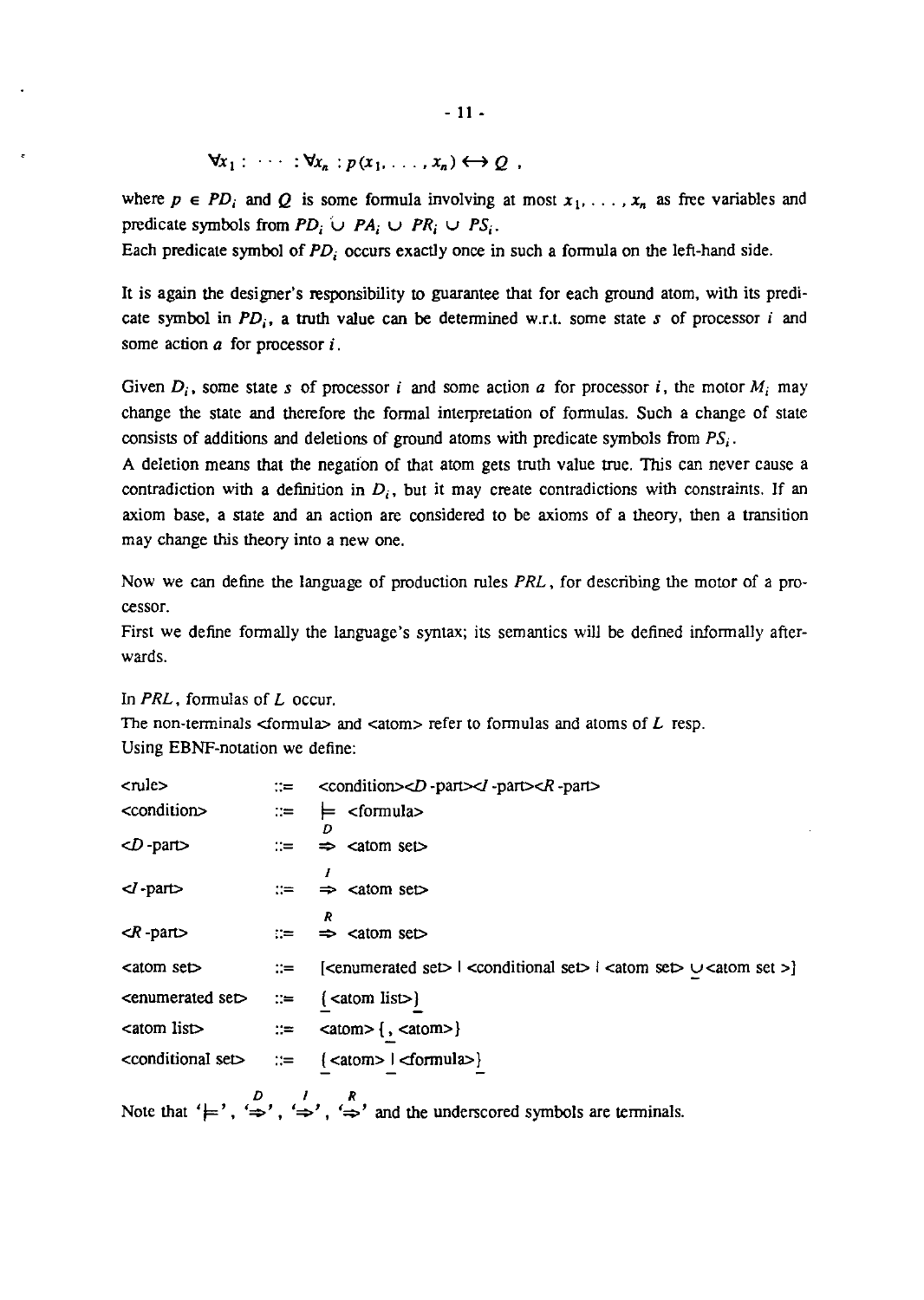An example:

$$
\begin{aligned}\n&\models \quad & ((p(1,3) \land q(0)) \lor r(x,y,z)) \\
&\Rightarrow \quad & \{q(8), r(7)\} \cup \{p(2*x,y) \mid t(y) \land y \geq x\} \\
&\Rightarrow \\
&\Rightarrow \\
&\stackrel{R}{\Rightarrow} \{m(x,z) \mid t(x)\}\n\end{aligned}
$$

There may occur free variables in a rule, i.e. in the formula of the condition or in an atom set. However, the free variables in an atom set have to occur also in the condition. Note that a variable that occurs as a free variable before and after the bar in a conditional set is bounded. With each state and action of a processor we associate an active domain. This is the set of all

constants that occur in the axiom base, the state or the action. The active domain and the set of all variables occurring in the description of a motor or store are both finite. A binding of a set of variables is a function with this set of variables as domain and the active domain as range.

The semantics of a rule are as follows.

For each binding of the free variables of the formula in the condition of a rule, it is checked whether this formula is true, with respect to the formulas in the axiom base, the (current) state and the action. If it is true, then the atom sets of the *D* -, *I* - and *R* -parts are computed, where for free variables in these atom sets the values defined by the binding are substituted. The quantifications over bounded variables in closed formulas and conditional sets are computed also with respect to the active domain, so these quantifications are computable. The computation of a conditional set is as usual.

Denote for rule *n* and binding *b* of the free variables of the condition of the rule, the sets of ground atoms computed in the *D* -, *I* - and *R* -part by  $D_{n,b}$ ,  $I_{n,b}$  and  $R_{n,b}$ , respectively. Then we define:

$$
C = (\Delta n : (\cup b : D_{n,b})) \triangle (\Delta n : (\cup b : I_{n,b}))
$$
\n
$$
R = (\cup n : (\cup b : R_{n,b}))
$$

For a transition of a motor is now defined for state *s* and action *a:* 

$$
MC(s, a) = s \Delta C
$$

$$
MR(s, a) = R
$$

so the state is changed by taking the symmetric difference of the old state and for all rules, the union, over all bindings of the free variables in the conditions in the condition of the rule, of the computed sets of the *D* - and *I* -parts, whereas the reaction is just the union over all computed sets of *R* -parts for all rules and bindings.

Note that the distinction between *D* - and *I* -parts is only made for convenience.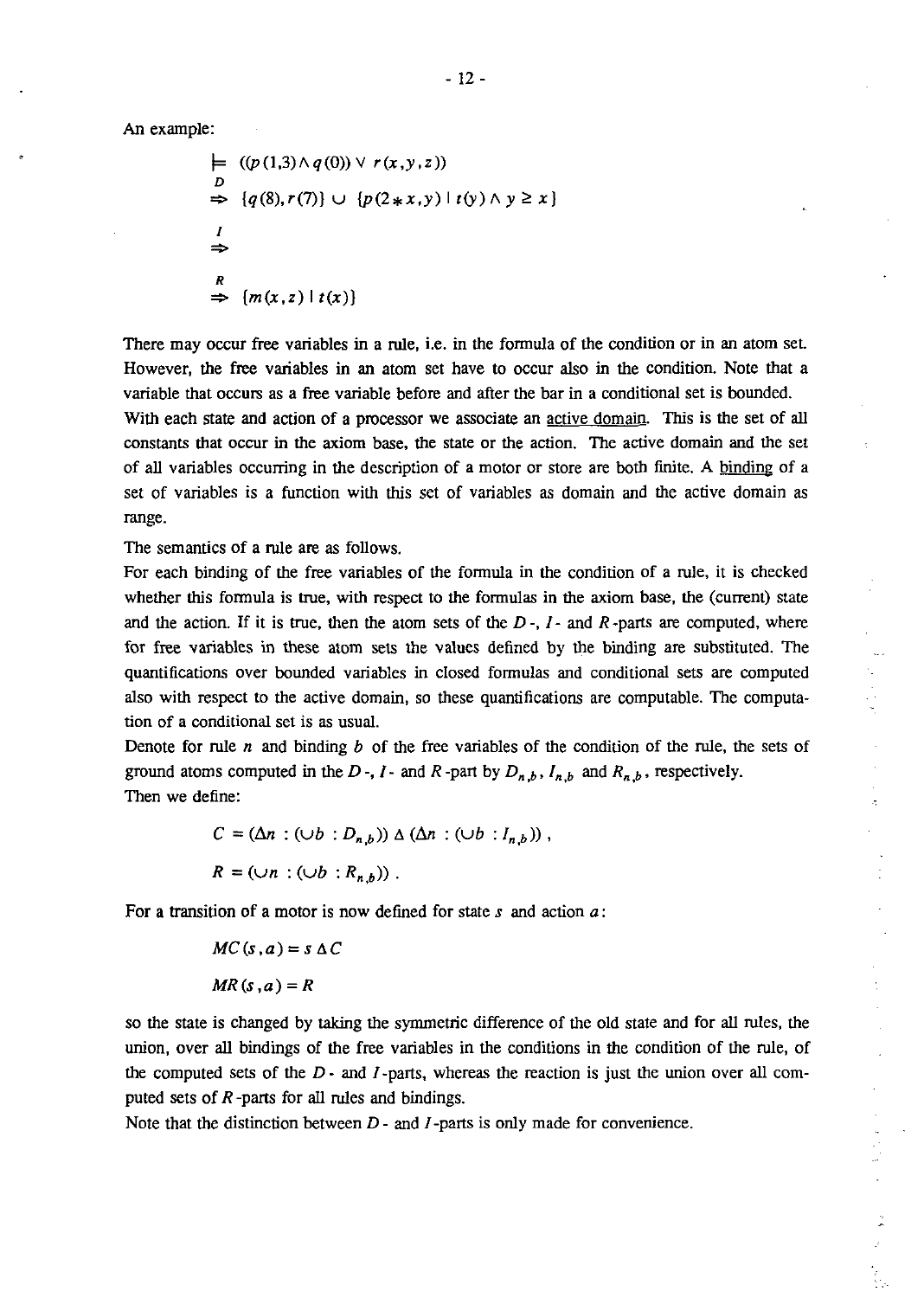### 4. The diagramming technique

A tuple  $\leq S$ , M, A, R, T, I, E is defined, as was explained in Section 2, a network of processors and stores, connected to each other by means of transaction channels and interconnections. Such a network is called a dds. In designing a dds, it appears to be helpful to use the diagramming technique, explained hereafter. This technique also allows for composition and decomposition of dds'ses.

Figure 4.1 shows the symbols used by the diagramming technique.

Figure 4.2 shows an example of a diagram of a dds at the lowest level of aggregation, which means that every processor is represented by a thin-lined box, that feedback channels are drawn as transaction channels, starting from and ending on a box, and that all stores are drawn separate from the processors.

A dds-diagram actually exhibits three aspect-diagrams. One of them is the element-contents, i.e. the distinct processors and stores.

The second aspect-diagram shows the communication-structure, i.e. the interconnections between processors and stores. The third aspect-diagram shows the interaction-structure, i.e. the transaction channels between processors (including the feedback channels).

A dds is connected to its environment by means of incoming and outgoing transaction chan- . nels, and by means of interconnections with processors in the environment.

The existence of incoming transaction channels can be deduced from the component EA, whereas the existence of (inspection and change) interconnections with processors in the environment can be derived from the component EU.

The existence of outgoing transaction channels cannot be deduced from the dds definition, but may be known by chance e.g. because the dds considered is a subset of a known larger dds.

Both the incoming and outgoing transaction channels and the interconnections mentioned are not part however of the dds. Therefore, they are drawn with dashed lines (see Fig. 4.2).

In practice, one usually will describe a dds at several levels of aggregation. In that case, it is convenient to divide the (aggregate) store of a dds into two parts: the common store and the private store. The common store is the part, that has interconnections with processors in the environment. The other part is called the private store.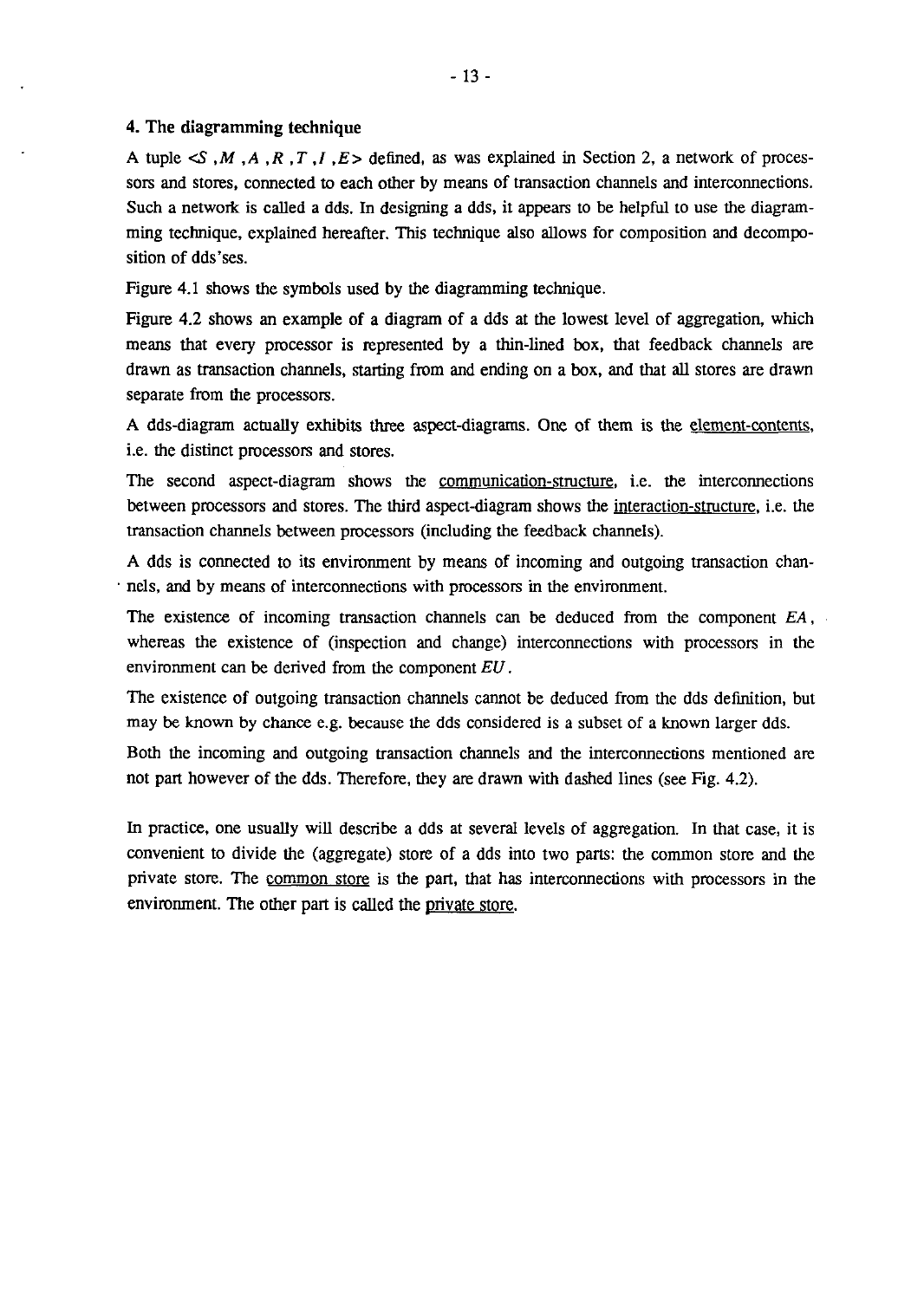# **DIAGRAM SYMBOLS**



 $\ddot{\phantom{a}}$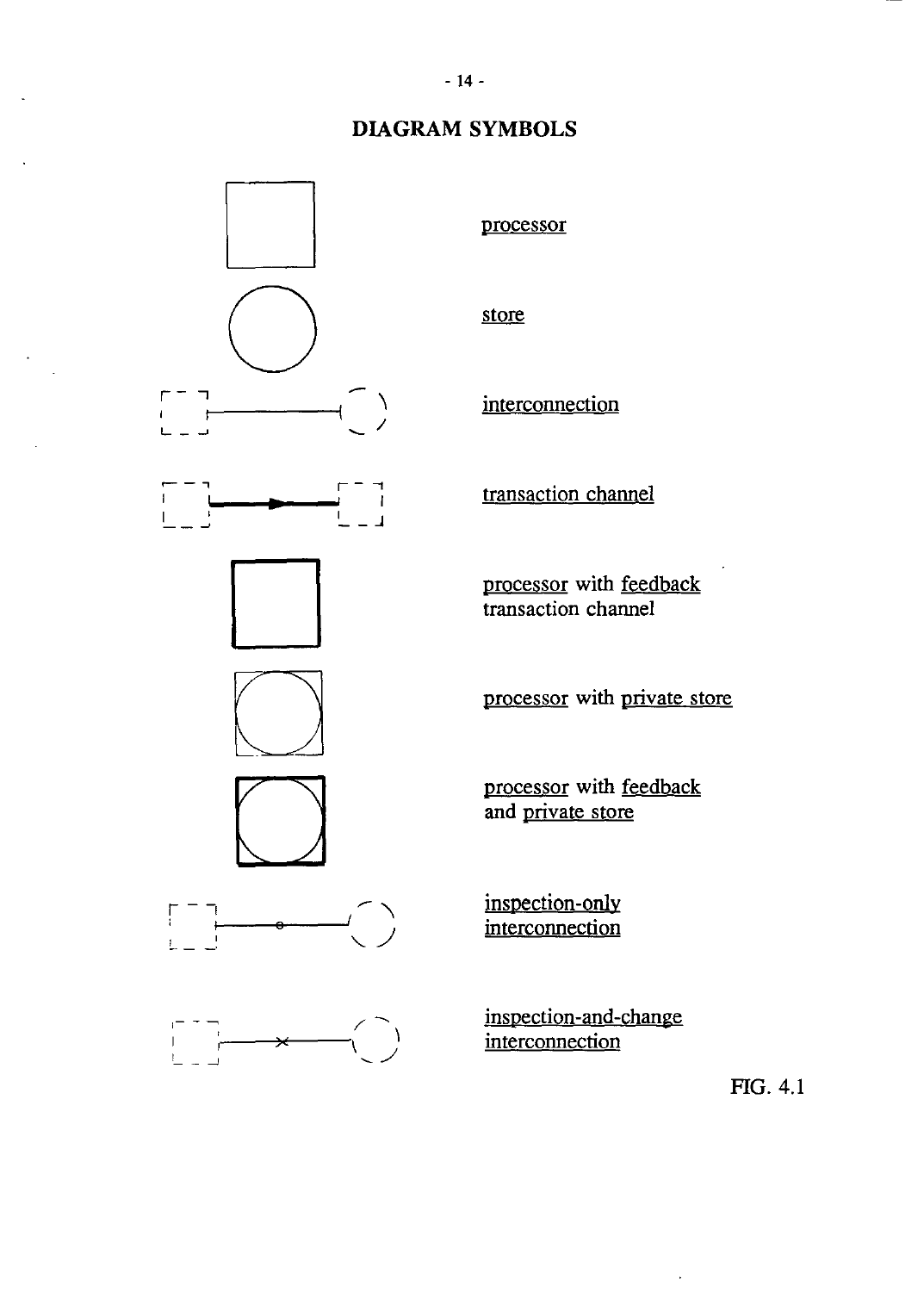

**interaction structure communication structure** 

FIG. 4.2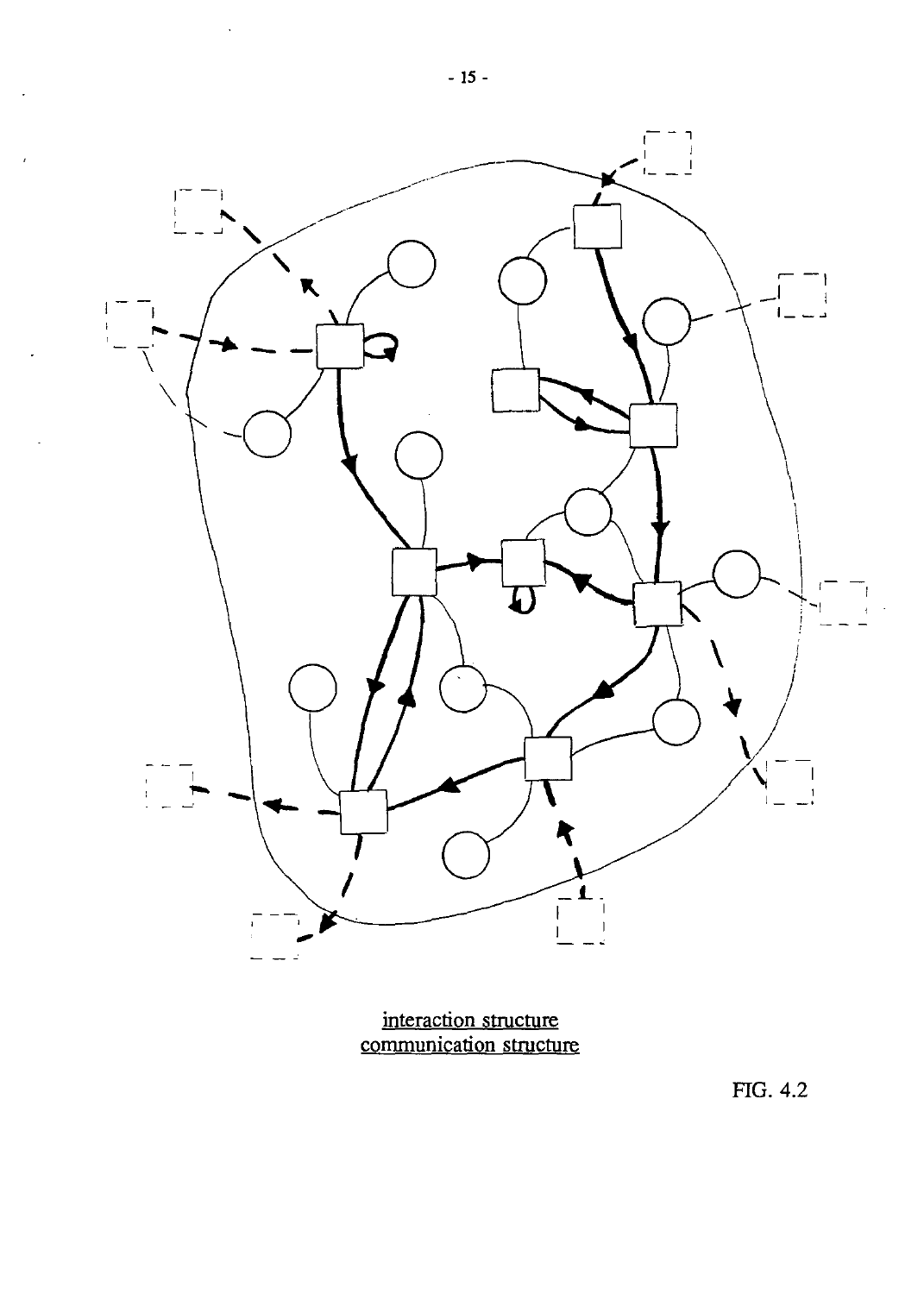In most cases, while constructing a hierarchy of (sub-) dds'ses, one is able to define the common store of a dds, whereas the processor and also the private store can only be identified (often, one will not even be sure that there is a private store).

Therefore, the most practical concise representation of a dds is the one depicted in Figure 4.3.



FIG. 4.3

In this diagram, the circle with number 1 represents the private store of the dds, whereas the circle with number 2 represents its common store.

In Section 5, examples of dds diagrams will be given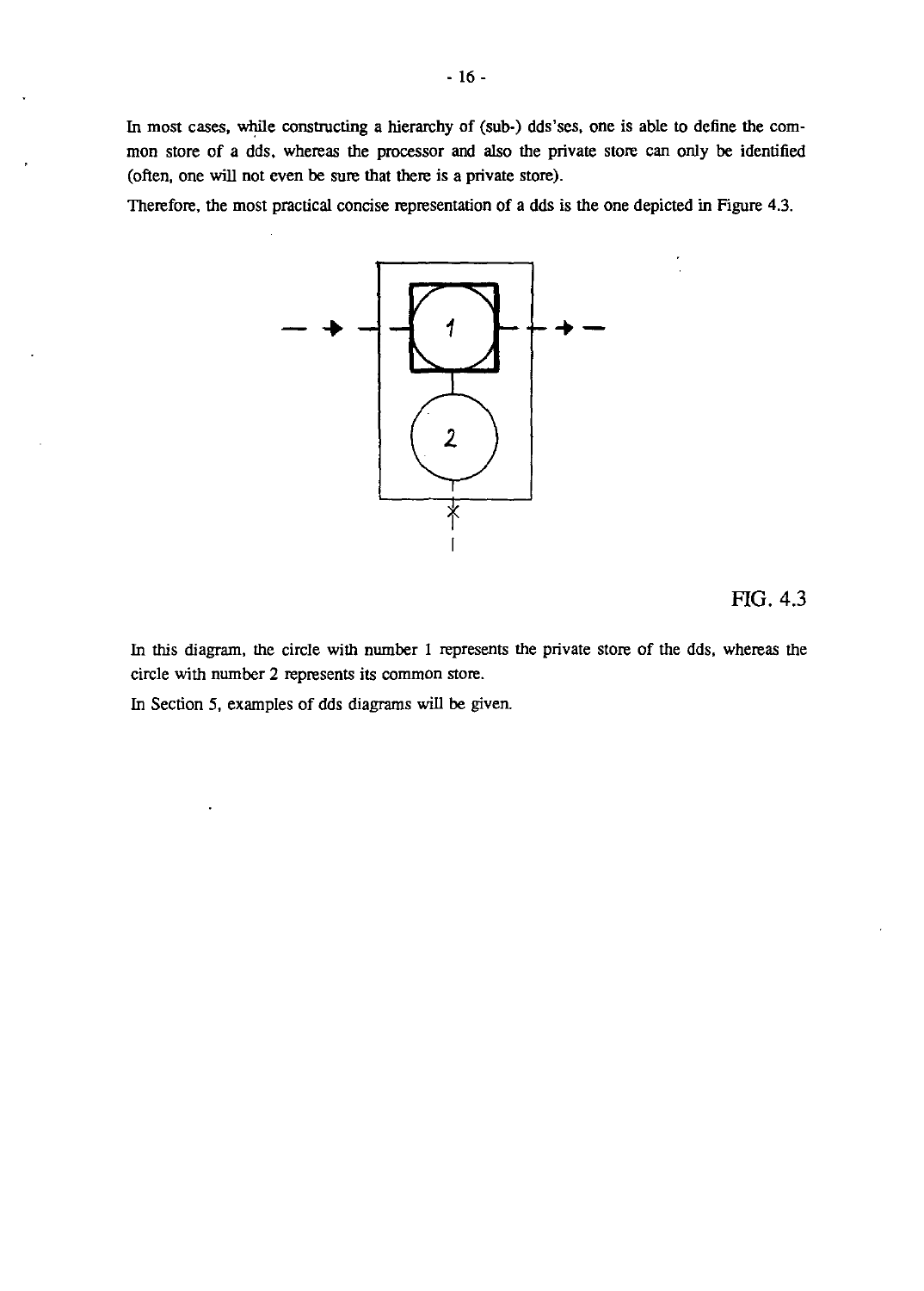### S. Examples

In this section we present three examples. The first one shows how to deal with queues. The second one treats a banking system similar to the example treated in [Sridhar and Hoare (85)]. The third one is an inventory control system.

### 5.1. Queuing system

A processor will be activated instantaneously when a non-empty set of actions arrives. In practice many systems can process only one action at a time and moreover each processing takes time, so that the system is unable to handle new arriving actions during the busy period.

In principle it is possible to modify a given dds with instantaneously reacting processors into a system that simulates processing time and fifo-queueing order. To do this one needs to modify the processors such that they give themselves feedback events telling that the processing is finished and one has to keep an administration of the waiting actions.

Instead of modifying processors we add to the dds another dds, which is a simple dds and which behaves as a waiting room for the original dds. A nice feature is that the waiting room we describe here can be defined independent of the characteristics of the original dds. Hence, the waiting room may be considered as a standard dds construction.

Let a dds be given. Assume that it is a simple dds. Remember that every dds can be aggregated into a simple dds. Let us call this ddsl. The composition of ddsl and the dds, called waiting room, is also a dds. This dds is called dds2.



From dds2 we only specify the processor and the store of the waiting room and we specify the action base of dds I. Further, we specify some properties of the transfer function *T* of dds2. We assume that the motor of ddsl produces upon arrival of an action a reaction that contains a ground atom of the form ready( $d$ ) where ready is a predicate symbol not used elsewhere in dds I and where  $d$  is an integer that indicates the processing time of the just arrived action. This quantity *d* may depend on the state of ddsl and the received action as well. The transfer function interprets d as a delay. Further, we assume that the transfer function transforms such a reaction into a pair  $\langle \alpha k, d \rangle$  where  $\alpha k$  is a ground atom (with nullary predicate symbol) of the action base of the waiting room and  $d$  is the delay.

For simplicity we assume that the action base of dds1 consists of ground atoms with only one unary predicate symbol:  $p$ .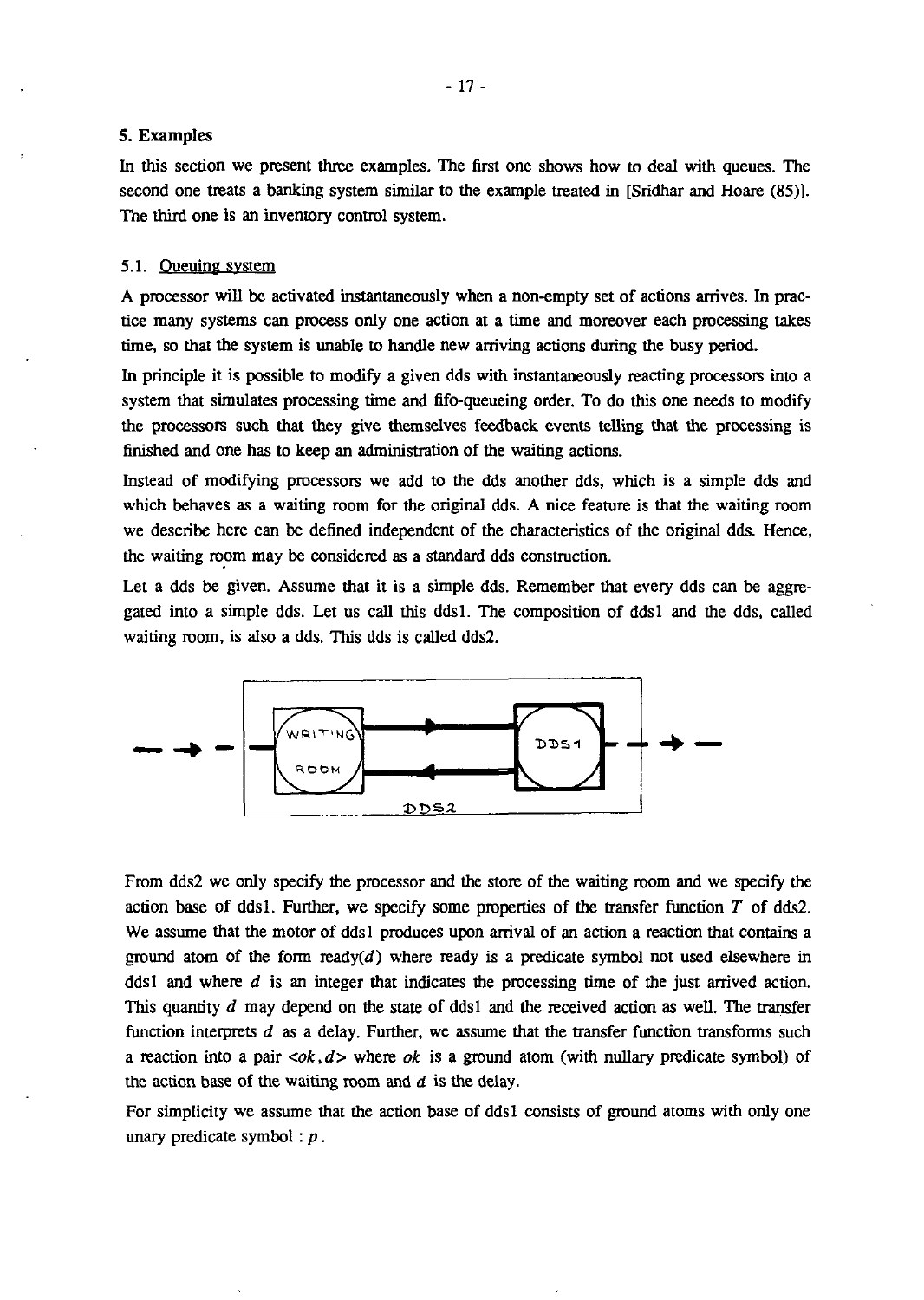Now we are able to specify the waiting room. We call the state base of the store of the waiting room S and the action- and reaction bases A and R respectively. For S we use a binary predicate symbol ps, for A a unary predicate symbol pa and a nullary predicate symbol  $ok$  and for *R* a unary predicate symbol pr .

Variables are  $x$ ,  $y$ ,  $z$ ,  $k$ ,  $l$ ,  $m$  and constants are the integers.

Further we define an axiom base:

 $\forall y : \forall m : \text{rank}(y,m) \longleftrightarrow (pa(y) \wedge (\#z : pa(z) \wedge z \leq y) = m,$ 

hence rank(y, m) means that in the action set there are m ground atoms with a constant smaller or equal to *y .* 

 $\forall k : \max(k) \longleftrightarrow \exists y : ps(y, k) \land \neg \exists y : ps(y, k+1)$ 

this means that in the state the maximal constant occurring in a ground atom is  $k$ , i.e. the highest scheduling number is  $k$ .

 $-$  max(0)  $\longleftrightarrow \forall y : \forall k : \neg ps(y, k)$ 

this means that if there is no ground atom in the state, then max(O) holds, and the queue is empty.

Now we formulate the rules:

Note that we omit a  $D - I -$  or  $R -$  part of a rule if the corresponding set is empty.

- 1.  $\qquad \models \quad pa(x) \land \max(k) \land \text{rank}(x,m)$  $\Rightarrow$  {ps(x, k+m)}
- 2.  $\models$   $pa(x) \land max(0) \land rank(x,1)$ <br>  $\Rightarrow$   $\{pr(x)\}\$

3. 
$$
\models
$$
 ok  $\land$  ps  $(x, k) \land \neg \exists y : ps(y, k-1)$   
\n $\Rightarrow$  {ps  $(x, k)$ }

4. 
$$
\models
$$
 ok  $\land$  ps(x, l)  $\land$  3y : ps(y, l-1)  $\land \neg$ 3y : ps(y, l-2)  
\n $\Rightarrow$  {pr(x)}

Finally, we specify that the transfer function transforms

 $pr(x)$  into  $\langle p(x), \epsilon \rangle$ .

Note that Rule 1 specifies that upon receiving an action this action is stored with a scheduling number equal to the maximal number in the store plus the rank of the action atom in the set of action atoms in the action. Rule 2 specifies that if the queue was empty, then the action can be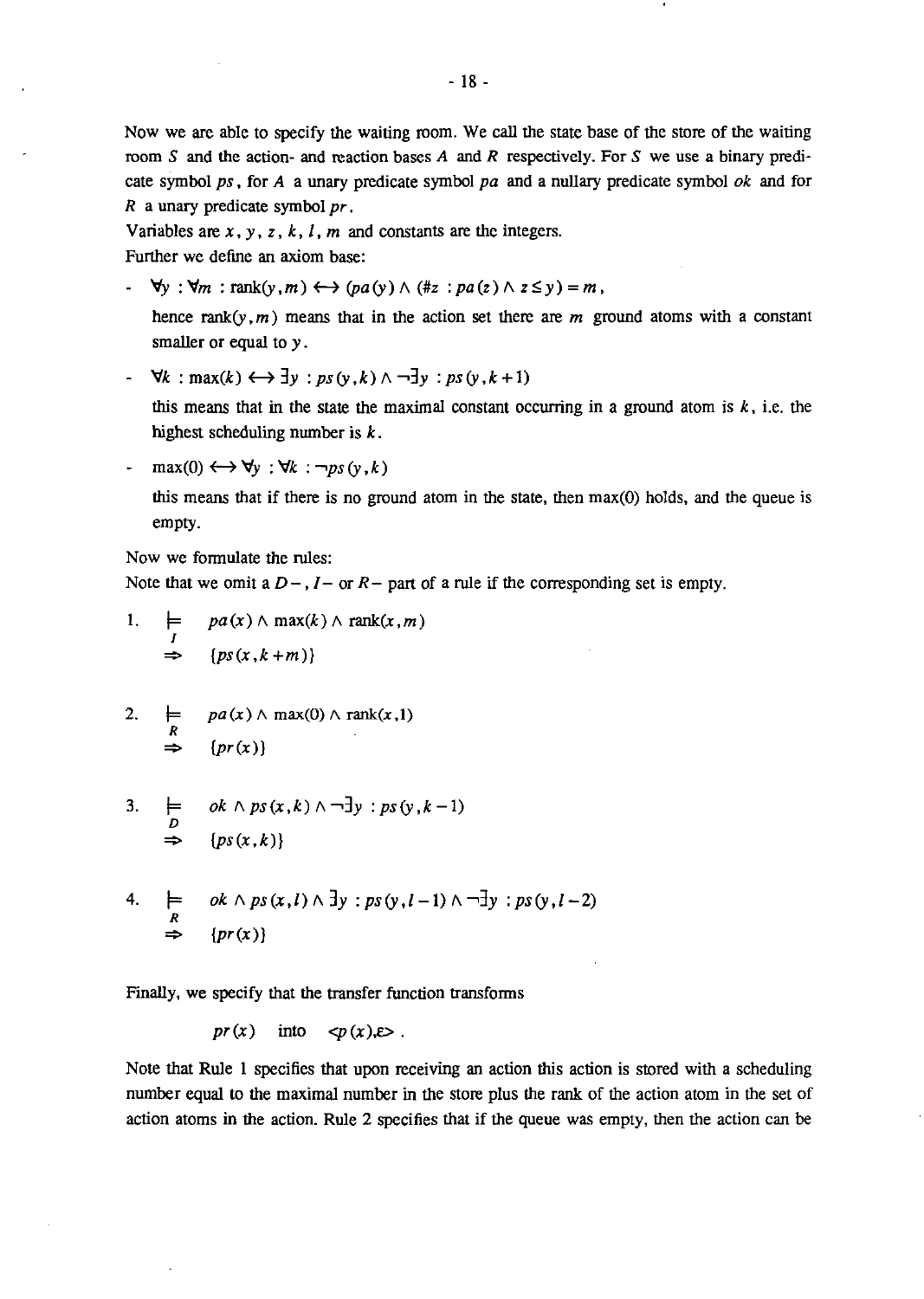sent to dds1 directly. Rules 3 and 4 specify what has to be done upon receiving an  $ok$  signal of dds1. Rule 3 specifies that the action to which the  $ok$  reflects should be deleted and Rule 4 sends the next action if there is one.

### 5.2. Banking

A very simple account current system is described, adopted from [Sridhar and Hoare (85»). The structure of this system may be depicted like it is done in Fig. 5.2.



# FIG. 5.2.1

Processor 2 receives banking transactions, originating from the account holders, and makes appropriate changes to the balances in Store 1.

Processor 3 periodically reads the contents of Store 1 and produces a balance report, which is sent to the bank management

Store 1 contains ground atoms of type balance  $(i, x)$  where i is the account number and x the value of the balance.

Processor 2 can be specified as follows:

$$
A = \{ \text{invest}(\cdot, \cdot), \text{payin}(\cdot, \cdot), \text{with} \text{draw}(\cdot, \cdot), \text{terminate}(\cdot) \}
$$
  

$$
R = \emptyset
$$

*M:* 

```
\models invest(i, x) \land no-account(i)
 I 
\Rightarrow {balance(i, x)}
```
 $\models$  terminate(i)  $\land$  balance(i, x)  $\land$  x = 0 D

 $\Rightarrow$  {balance(*i*, *x*)}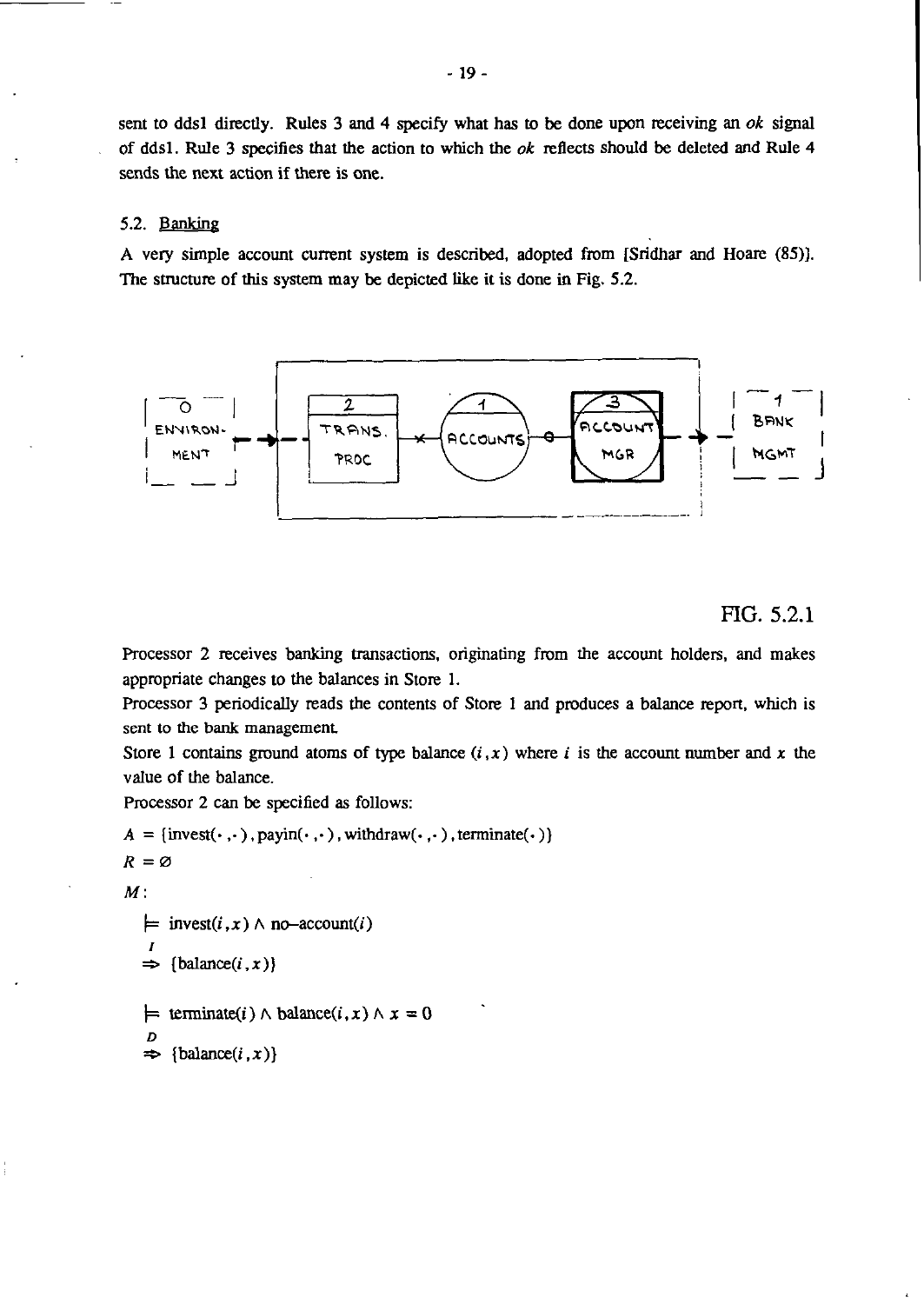```
= balance(i, x) \land \neg \text{invest}(i, \gamma) \land \neg \text{terminate}(i)D 
\Rightarrow {balance(i, x)}
\Rightarrow {balance(i, z) | z = x + (\Sigma w : payin(i, w) : w) - (\Sigma w : withdraw(i, w) : w)}
```

```
D = \{no\text{-}account(i) \longleftrightarrow \neg(\exists x : balance(i, x)) \land \neg(\exists x : balance(i, x))\}\lnot (terminate(i) \land (\exists x : \text{balance}(i, x) \land x > 0))
```
Processor 3 can be specified as follows:

```
A = {makereport}
R = \{report(i, x),&text{doreport}(t)\}M^+\models makereport \land balance(i, x)
   R \Rightarrow {report(i, x)}
```
% note that his rule is executed for all accounts, if a makereport action is received %

```
\models makereport
 R 
\Rightarrow {doreport(t)}
```
% note that this rule is executed only once when a makereport action is received %

```
T({\text{droreport}(t)}) = {\text{makereport}, t>}
```
% via the feedback transaction channel a next makereport action is transferred, that will be received *t* time units later %

### 5.3. Inventory control

In this example, some of the operations of a warehouse company are considered, namely those dealing with inventory control. Globally spoken, this encompasses the delivery of goods on order to customers and the timely refreshing of a stock of goods.

The warehouse management provides general outlines for performing inventory control, and sets global parameters, which may be changed during operation. These parameters include:

- the set of customers, that are allowed to order goods,
- the set of products, that are deliverable,
- delivery and replenishment control parameters,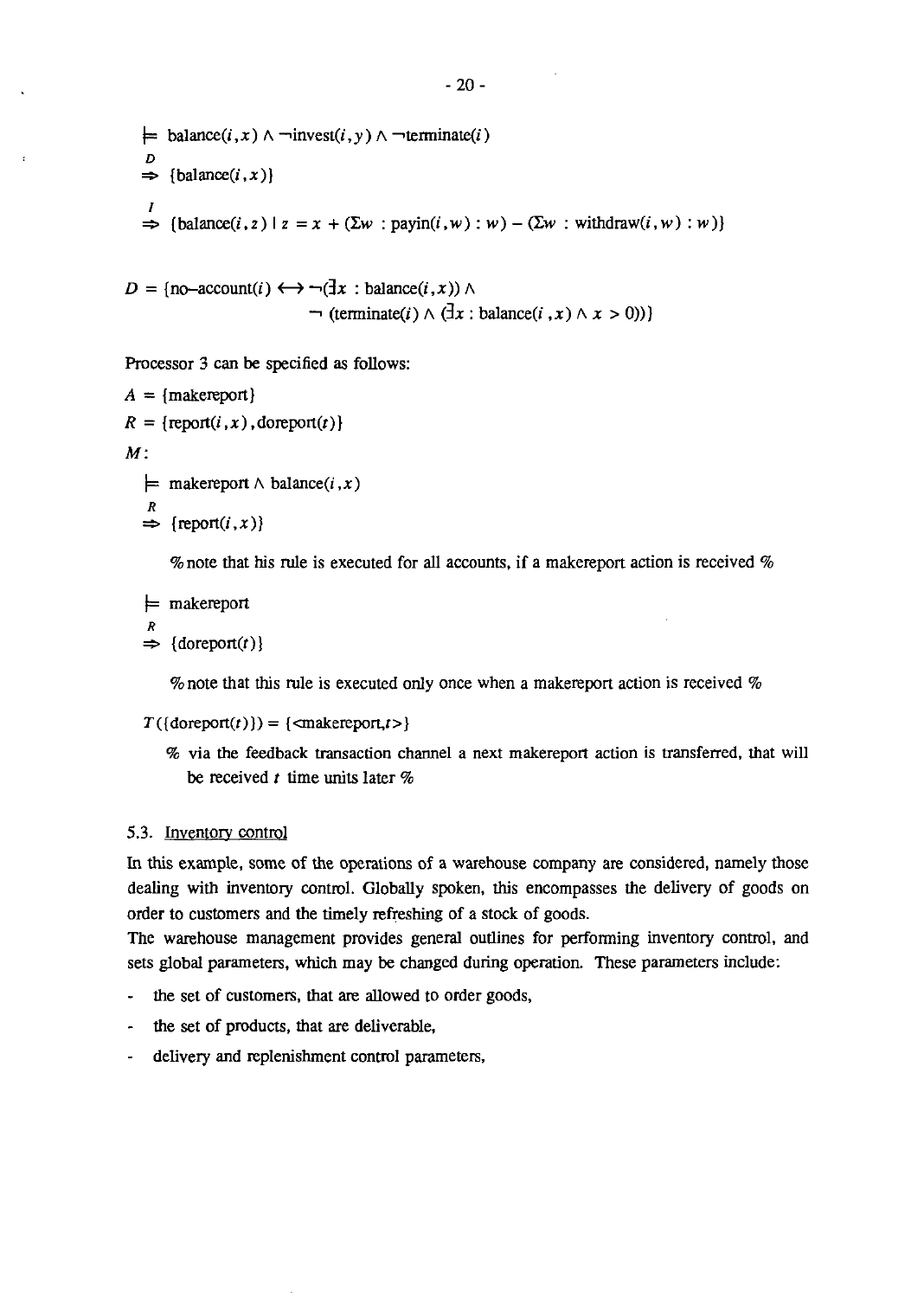time data. e.g. the today's date.

The general structure of the inventory control system is outlined as an (aggregate) dds in Figure 5.3.1.

Processor 1 (INVENTORY CONTROL) interacts with the environment of the warehouse by receiving orders from customers and replenishments from suppliers. and by issuing deliveries to customers and replenishment orders to suppliers. It communicates with Processor 2 (WARE-HOUSE MANAGEMENT) via Store 2. containing the global control parameters. From the point of view of Processor 1 this communication is passive. i.e. it has an inspection-only connection with the store.

The dds of Fig. 5.3.1 may be decomposed into the one, depicted in Fig. 5.3.2. Store 2 is subdivided into five stores. and Processor 1 is decomposed into four processors and three stores through which these processors communicate. The structure shown in Figure 5.3.2 is a particular choice. many other decompositions would be equally acceptable. Its operation can be described as follows.

Orders. originating from customers are processed by Processor 1.1 and. if accepted. added to Store 1.6. Processor 1.2 periodically checks whether orders. kept in Store 1.6. can be delivered and. if so. produces deliveries. removes the corresponding customer orders from Store 1.6. and makes appropriate changes to the stock (Store 1.5). Processor 1.2 is also activated every time a replenishment is received by Processor 1.3. This processor makes, when activated, appropriate changes to Store 1.5 and removes the corresponding replenishment orders from Store 1.7.

Processor 1.4 periodically checks the stock and produces replenishment orders if necessary.



FIG. 5.3.1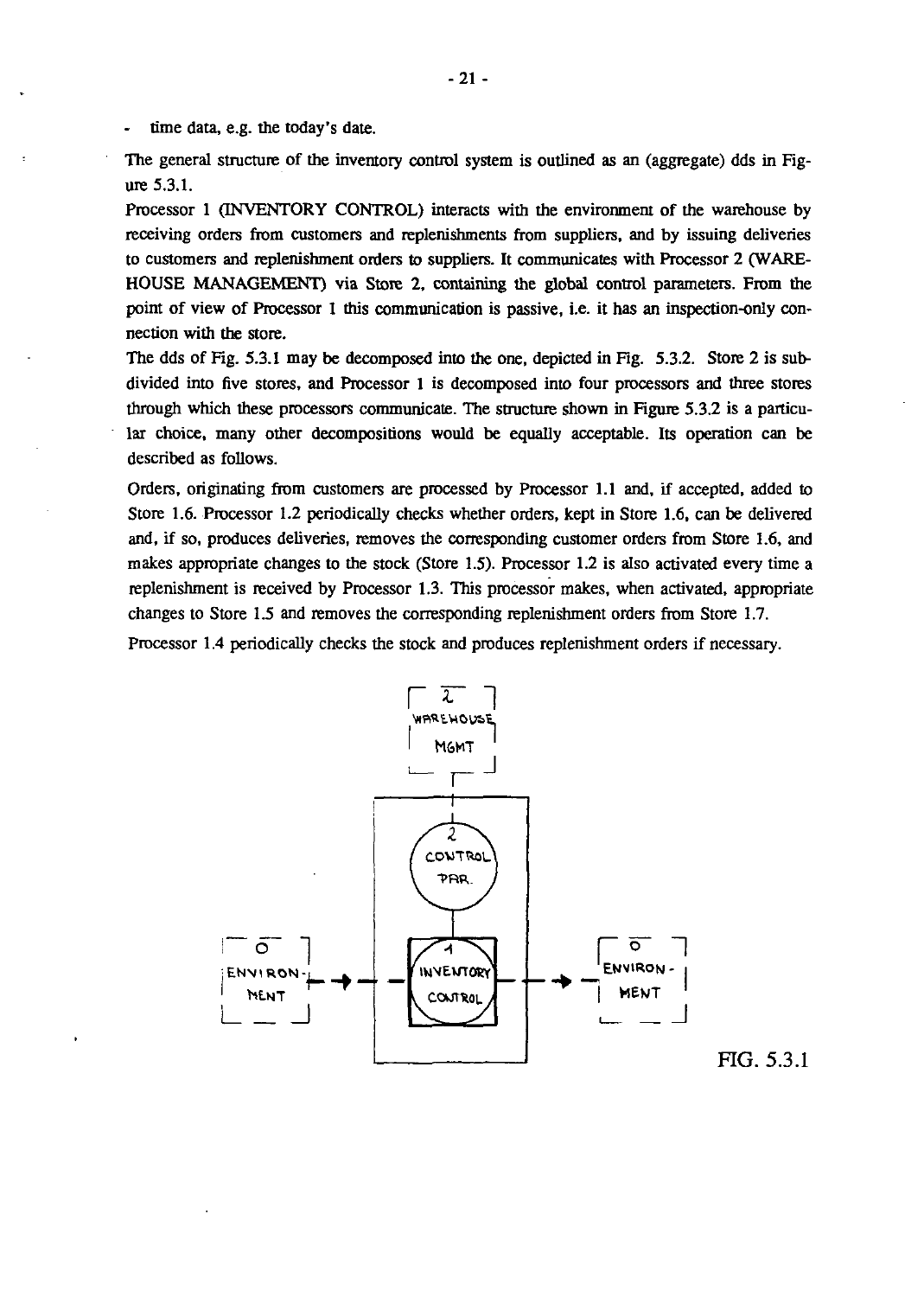| $-22-$ |  |
|--------|--|
|        |  |
|        |  |
|        |  |

| store id | store name       | predicate symbol                                                                            | arity                                            |
|----------|------------------|---------------------------------------------------------------------------------------------|--------------------------------------------------|
| 1.5      | <b>STOCK</b>     | qoh                                                                                         | 2                                                |
| 1.6      | <b>CUSORDERS</b> | cusorder<br>newcusorder<br>oldcusorder<br>ordercust<br>orderprod<br>orderquant<br>orderdate | 1<br>$\mathbf{1}$<br>$\frac{1}{2}$ $\frac{2}{2}$ |
| 1.7      | <b>REPORDERS</b> | reporder<br>newreporder<br>oldreporder<br>repprod<br>repquant                               | 1<br>$\begin{array}{c} 1 \\ 2 \\ 2 \end{array}$  |
| 2.1      | <b>PRODUCTS</b>  | product                                                                                     | 1                                                |
| 2.2      | <b>CUSTOMERS</b> | customer                                                                                    | 1                                                |
| 2.3      | <b>TIME DATA</b> | today                                                                                       | 1                                                |
| 2.4      | REPL. PARAM.     | minqoh<br>normq<br>repinterval                                                              | $\frac{2}{2}$                                    |
| $2.5\,$  | DELIVER PARAM.   | delinterval                                                                                 | 2                                                |

The store state bases are defined by the next table

As an example of the specification of a processor, Processor 1.4 (REPLENISHMENT-ORDERING) is described below. It is firstly decomposed into a Processor 1.4.2, which does the actual ordering and a queueing system (processor 1.4.1), which ensures that Processor 1.4.2 gets replenish actions one at a time.

# P1.4.2: REPLENISHMENT-PROCESSING

```
A = {replenish(\cdot)}R = \{ \text{support}(\cdot, \cdot, \cdot) , \text{dorenienish}(\cdot, \cdot) \}I = \{1.5, 1.7, 2.4\}\ddot{\phantom{0}}
```
*M:* 

 $\models$  replenish(p)  $\land$  qoh(p, s)  $\land$  minqoh(p, q)  $\land$  $(s + \Sigma x : \text{reporter}(x) \land \text{reporter}(x, p) \land \text{repquant}(x, y) : y) < q \land$  $normq(p, n) \wedge newreporter(r)$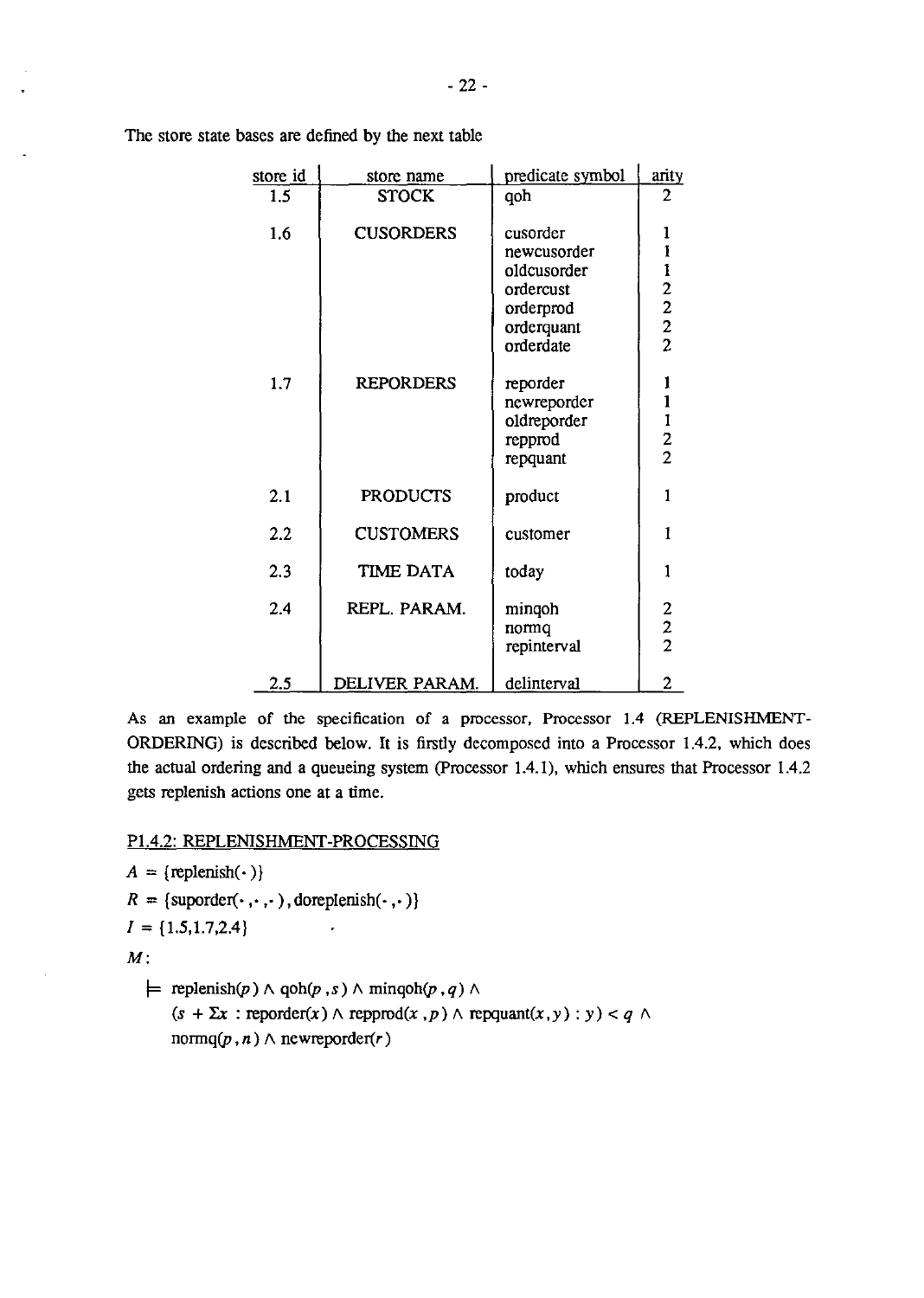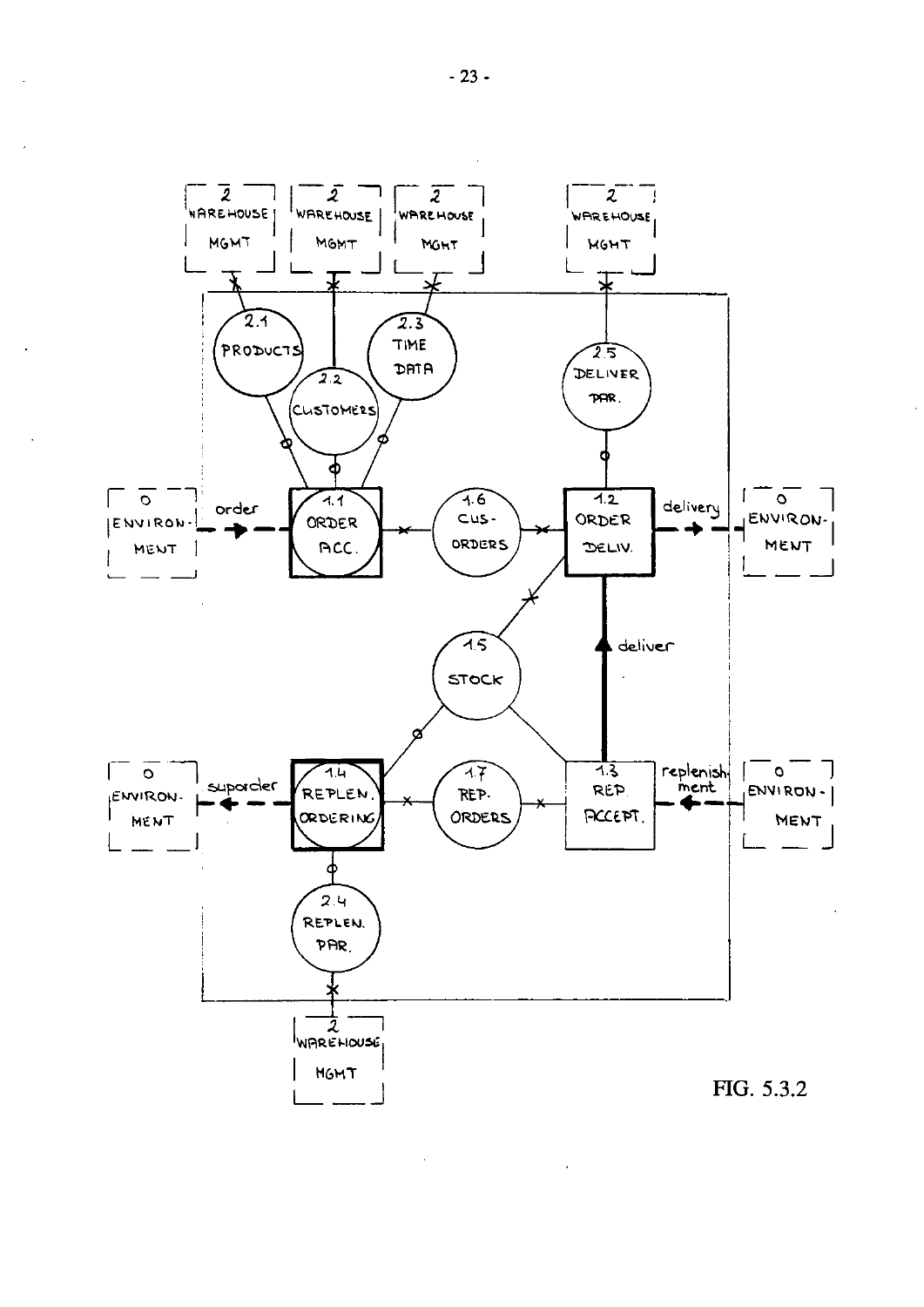医心室 医心室 Ì.  $\mathbb{R}^2$  $\mathbb{A}^{\mathbb{R}}$  $\mathbb{R}^*$ 网络人名 人名英格兰人姓氏博尔的变体 人名英格兰人姓氏格尔德的变体

% if there is a replenish action for product *p* and the quantity-on-hand of *p* augmented with the quantity currently being replenished is less than the minimum quantity-onhand for  $p$ , and if  $r$  is a free reporder number, then  $%$ 

```
D 
\Rightarrow {newreporder(r)}
I 
\Rightarrow {reporder(r), repprod(r, p), repquant(r, n)}
```
 $R \Rightarrow$  {suporder(*r*, *p*, *n*)}

% *r* becomes the number of a reporder with product p and quantity *n,* and a corresponding reaction (suporder) is produced %

```
= replenish(p) \land repinterval(p, t)
```

```
R 
\Rightarrow {doreplenish(p, t)}
```
% every time a replenish action is received, a doreplenish reaction is produced which will cause a next replenish action *t* time units later %

As an example of the specification of a transfer function, the transaction channel from P1.4.2 to PI.4.1 is described:

 $T({\text{dorenienish}(p, t)}) = {\text{cdo}(p), t>}$ ,

assuming that 'do' is the appropriate predicate symbol in the action base of  $P.1.4.1$ .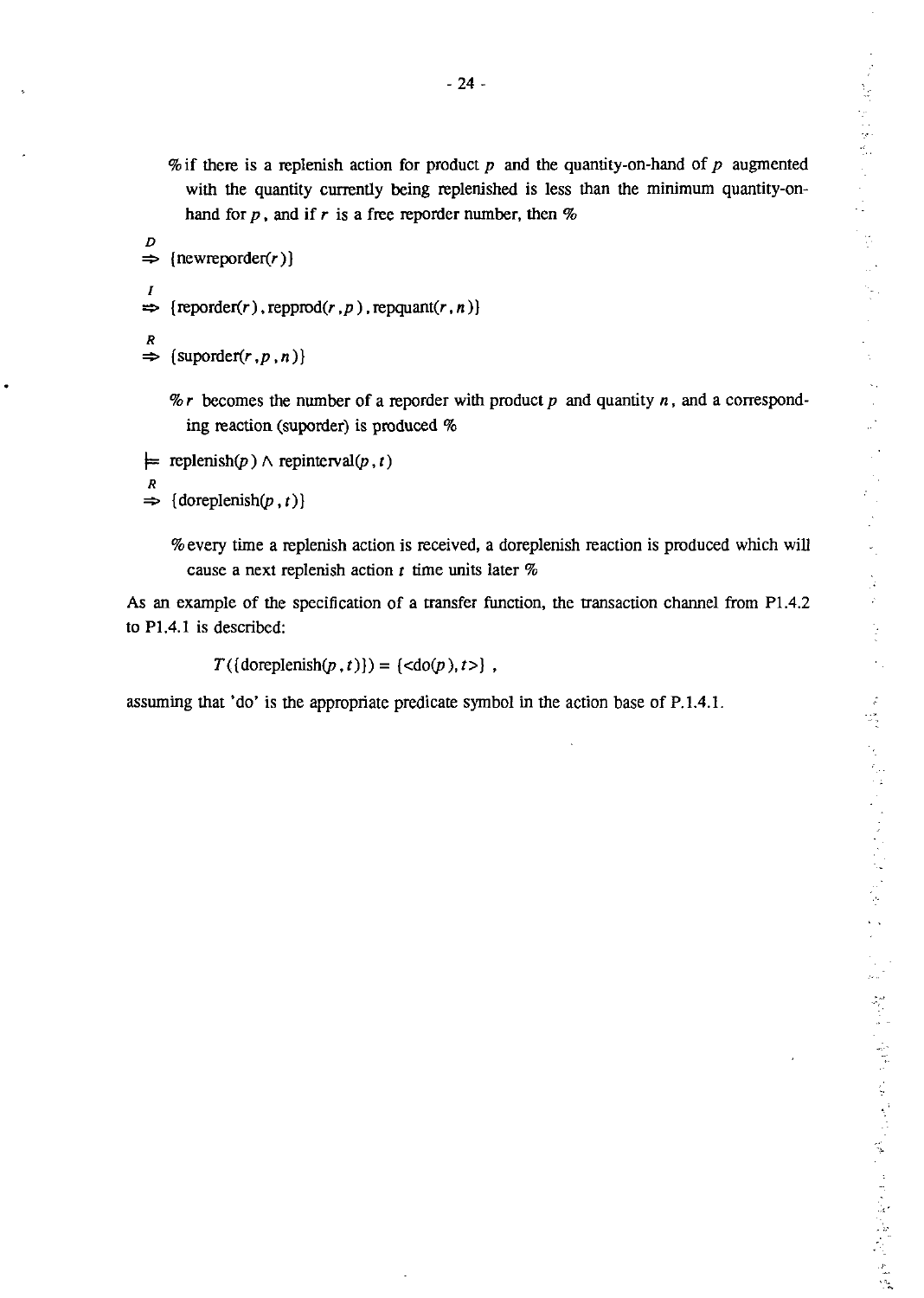# 6. Comparison with other diagramming techniques

### 6.1. Comparison of the dds-diagram and the A-graph

The ISAC methodology [Lundeberg, Goldkuhl and Nilsson (79)] uses a diagramming technique, called the A-graph to show the input, the output and the subsystem structure of systems. At any aggregation level the subsystems are denoted by nodes. As an example for comparison, the dds-diagram of Figure 5.3.2 is "translated" into the A-graph of Figure 6.1..

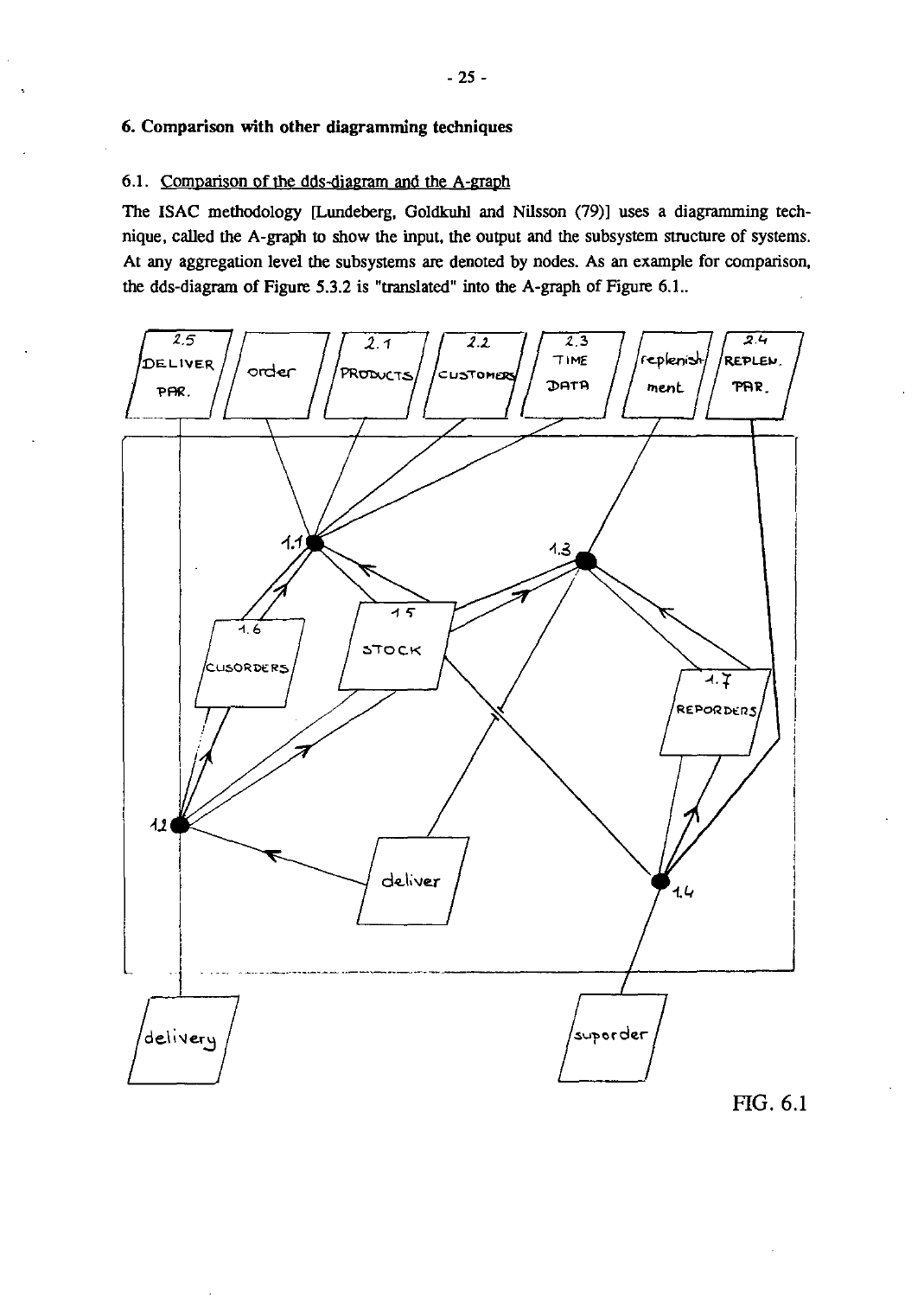The most important differences between the two techniques are, in our view, the following ones:

- The generic model behind the A-graph has two basic concepts: activities and flows. The activity concept fits very well in our concept of a processor, whereas the flow concept concords with the concept of a transaction channel. There is however no fonnal foundation of the generic model.
- The notion of communication is missing in the A-graph. This give rise to a modelling problem with regard to common pennanent sets, like the sets 2.1 through 2.5 in Figure 6.1.. They may not be considered input flows, as "order" and "replenishment" are. An alternative would be to put these sets within the system boundary. However, in that case, the maintenance of these sets would become the responsibility of the system, and that would lead to additional input flows and additional activities, which are alien to the primary purpose of the system.
- The process of a system is ill-defined. For example, it is not clear how activity **1.4** is triggered, whereas the missing of this aspect becomes misleading for activity 1.2 !

# 6.2. Comparison of the ddS-diagram and the DFD

•

The DFD (Data Flow Diagram) is a graphical presentation technique, that is especially used by the "structured" analysis and design approaches (Yourdon, DeMarco, Ward etc.). One of the first publications is  $[Game and Sarson (77)]$ . For the ease of discussion, the dds-diagram of Figure 5.3.2. is also "translated" into a DFD (Figure 6.2.). The most important differences between the two techniques are, in our view, the following ones:

The generic model behind the DFD has three basic concepts: data files, data flows and data processors. The original focus on data, i.e. on the syntactic aspect of infonnation, appears to be a major drawback of the technique, when it has to be used for the modelling of nondata-systems. As can be seen from Figure 6.2., every "relationship" between processors and files and between processors among each other becomes a data flow. Also, the "reading" of data in a file is a flow.

When one accepts these drawbacks, the basic concepts of file and processor may be considered to concord with store and processor respectively. The concept of flow however "translates" to transaction channel as well as to interconnection. There is however no formal foundation of the generic model.

Although interconnections can be modelled in the DFD, the notion of communication as defined in our framework is missing. Among others, this gives rise to the same modelling problem of the maintenance of the files 2.1 through 2.5 as were discussed in section 6.1..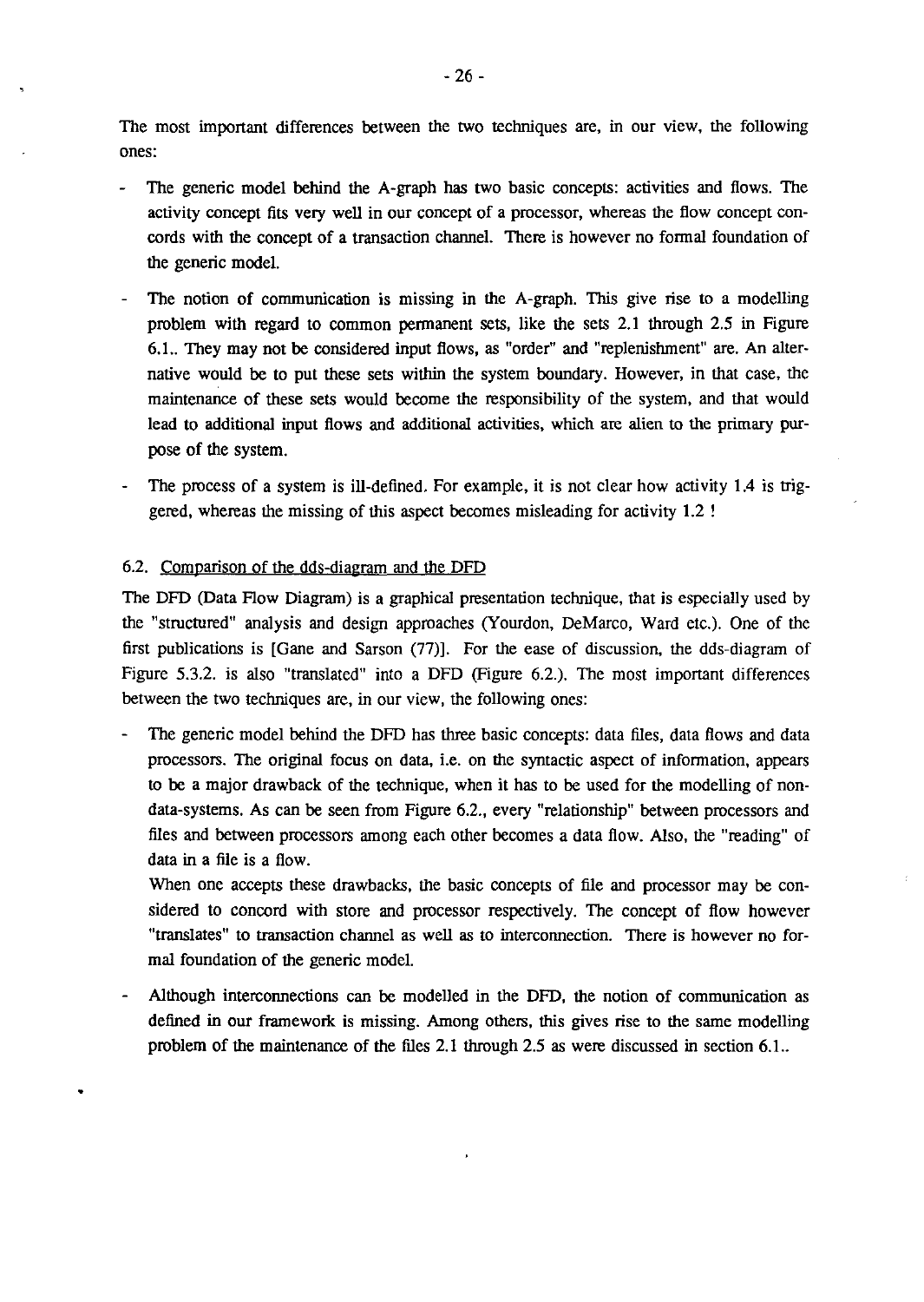The process of a system is also ill-defined. The same remarks as were made in section 6.1.  $\Box$ hold for the DFD.



FIG. 6.2

 $\lambda$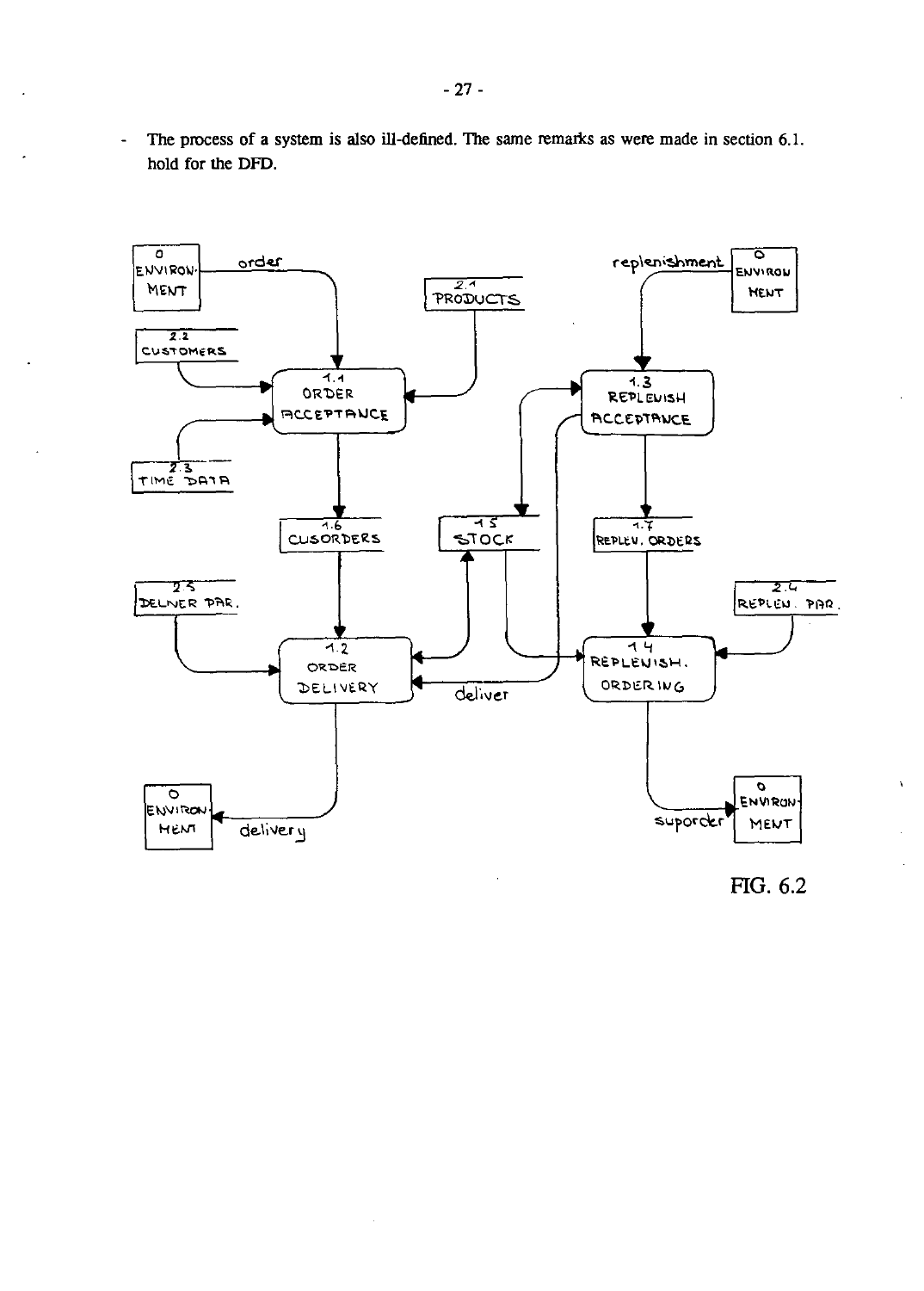### 7. **Conclusions and future research**

We have developed a framework for the formal description of systems of a large class, including infonnation systems. In the framework data modelling and process specification are completely integrated. Hierarchical decomposition is possible. A diagram technique. which is in fact a data flow diagramming technique. is proposed. The language for system description we proposed in this paper is powerful. but may be replaced by many others. For instance. the data modelling can be replaced by the relational model. the entity relationship model. a binary model or by a functional data model. The process modelling may be replaced by any third generation programming language or by a functional language.

The framework is also useful for the development of simulation models of physical systems. The framework may be used for fonnulating and proving temporal properties of a dds. This issue requires some further research.

Another research topic is the extension of the framework to allow for the creation and starvation of copies of a dds. This extension will allow for the application of object-oriented programming techniques.

A sofrware design environment based on our framework would consist of an editor. a consistency checker and an interpreter. With such a tool a prototype of a system may be derived directly from a high level system specification.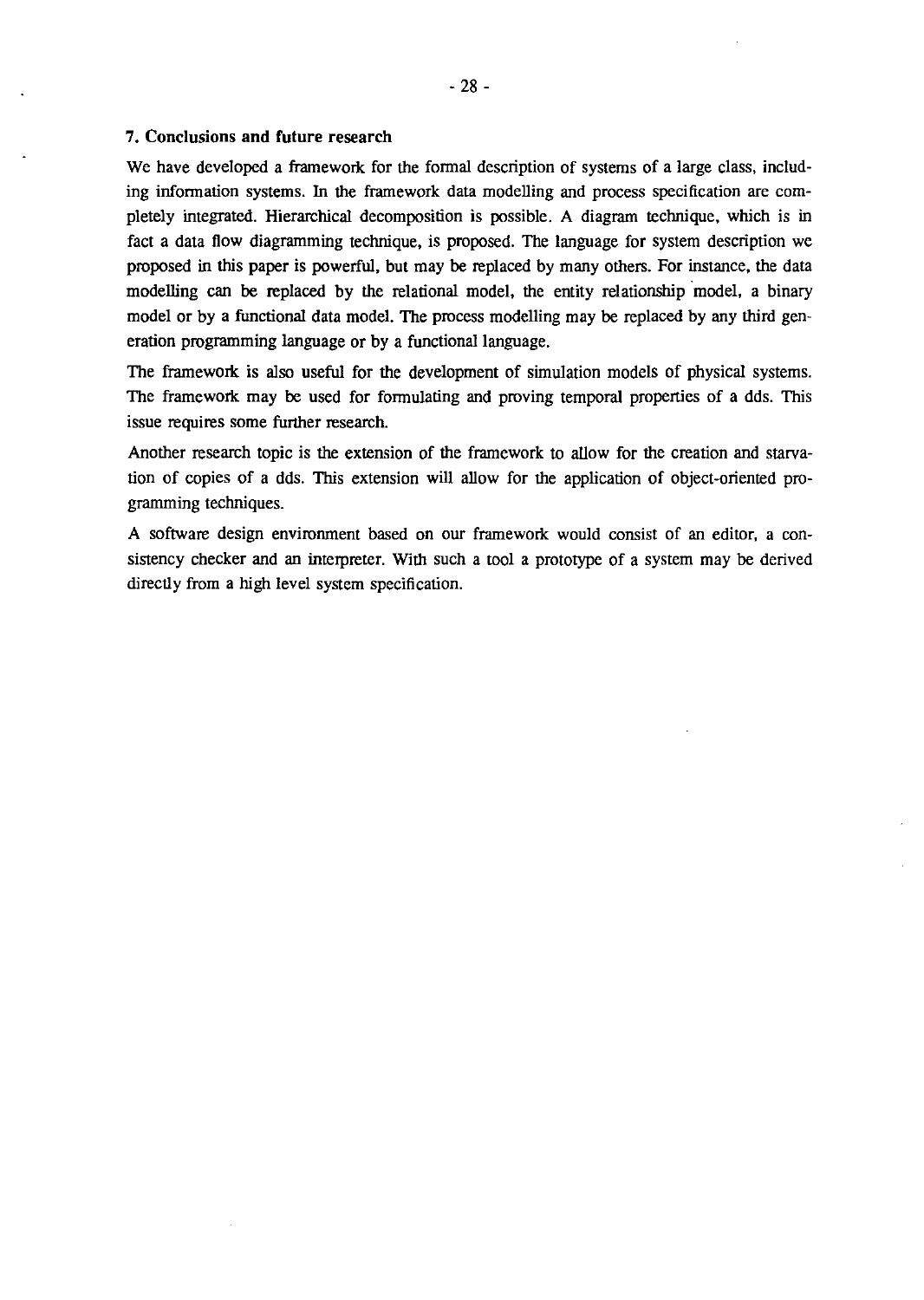# References

 $\epsilon$ 

 $\bar{\mathcal{A}}$  $\hat{\mathbf{A}}$ 

| [Chang and Lee (73)]                           | Chang C.L., R.C.T. Lee<br>Mechanical<br>Symbolic Logic<br>and<br>Theorem Proving<br>Academic Press, 1973.                                                          |
|------------------------------------------------|--------------------------------------------------------------------------------------------------------------------------------------------------------------------|
| [Dietz and van Hee (86)]                       | Dietz J.G., K.M. van Hee<br>A Framework for the Conceptual<br>Modeling of Discrete Dynamic Systems<br>Proc. of Temporal Aspects in Informa-<br>tion Systems, 1987. |
| [Gane and Sarson (77)]<br>$\ddot{\phantom{1}}$ | Gane Ch., T. Sarson<br>Structured Systems Analysis: Tools &<br>Techniques<br>Improved System Technologies Inc.,<br>1977.                                           |
| [Harel $(86)$ ]                                | Harel D.<br>Statecharts: A Visual Approach to<br>Complex Systems<br>CS 86-02, The Weizmann Institute of<br>Science, 1986.                                          |
| [Jackson $(83)$ ]                              | Jackson M.<br>System Development<br>Prentice Hall, 1983.                                                                                                           |
| [Lloyd $(84)$ ]                                | Lloyd J.W.<br>Foundations of Logic Programming<br>Springer Verlag, 1984.                                                                                           |
| [Lundeberg, Goldkuhl and Nilsson (79)]         | Lundeberg M., G. Goldkuhl, A. Nilsson<br>A Systematic Approach to Information<br><b>Systems Development</b><br>Information Systems, Vol. 4, 1979.                  |

 $\sim$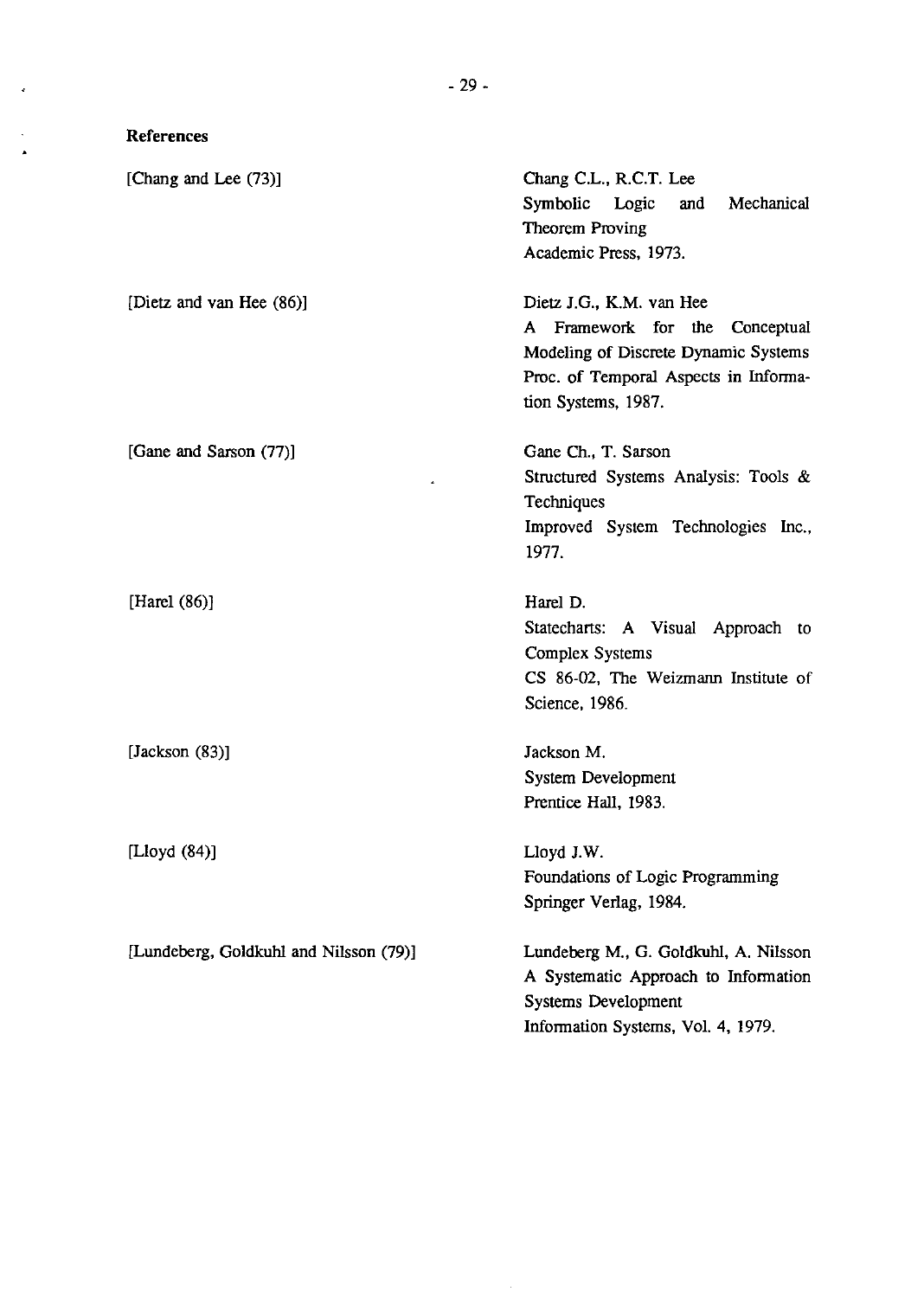[Reiter (84)]

•

r.

Reiter R. Towards a Logical Reconstruction of Relational Databases Brodie M.L., J. Mylopoulos, J.W. Schmidt (eds.) On Conceptual Modeling Springer Verlag, 1984.

Sridhar K.T., C.A.R. Hoare Oxford University Computing Laboratory notes, 1985.

Ward P.T., S.J. Mellor Structured Development for Real-Time Systems Yourdon Press, 1985.

[Shridhar and Hoare (85)]

[Ward and Mellor (85)]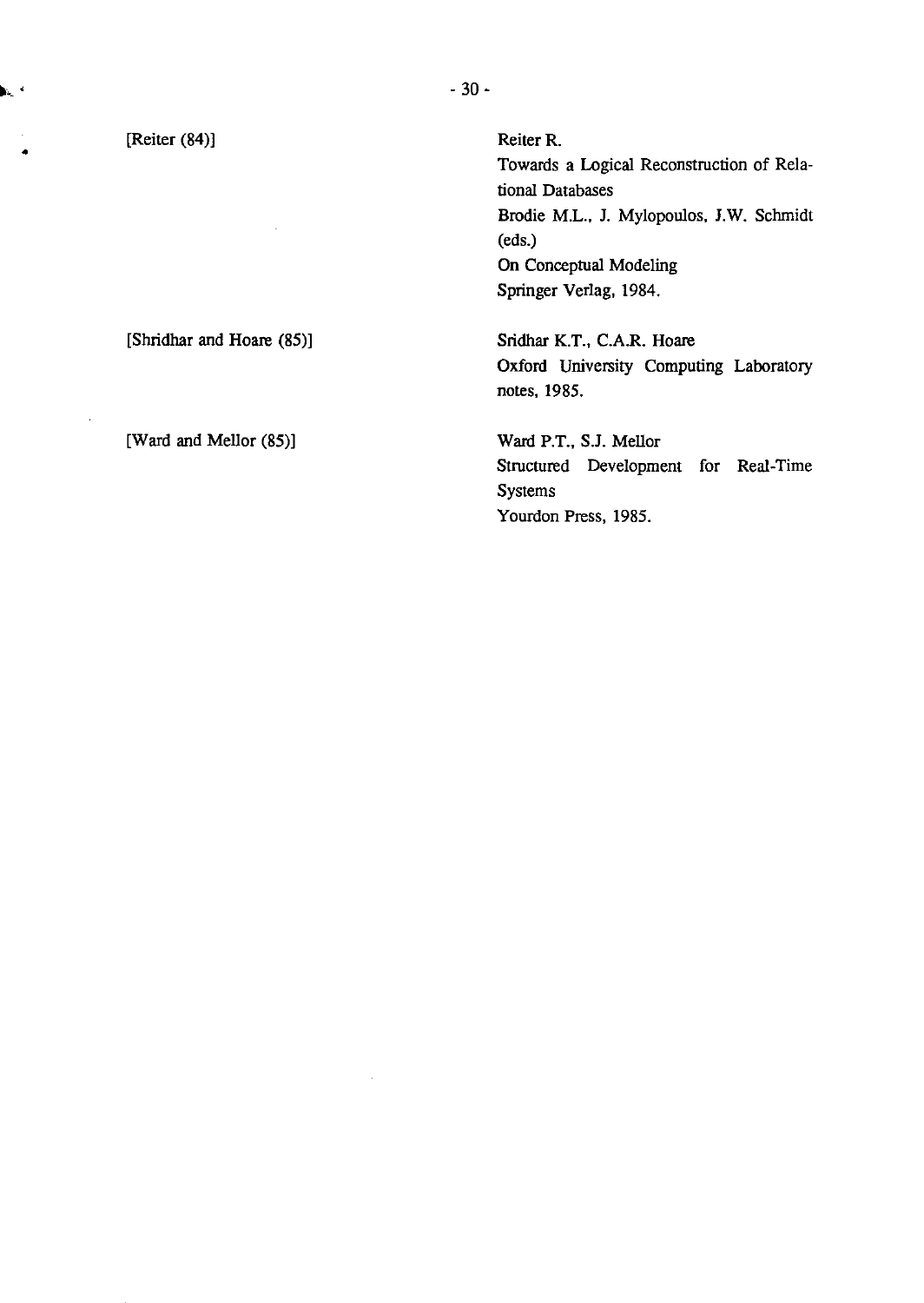# **In** this series appeared :

| <u>No.</u><br>85/01 | Author(s)<br>R.H. Mak                        | Title<br>The formal specification and derivation of<br><b>CMOS-circuits</b>              |
|---------------------|----------------------------------------------|------------------------------------------------------------------------------------------|
| 85/02               | W.M.C.J. van Overveld                        | On arithmetic operations with M-out-of-N-codes                                           |
| 85/03               | W.J.M. Lemmens                               | Use of a computer for evaluation of flow films                                           |
| 85/04               | T. Verhoeff<br>H.M.J.L. Schols               | Delay insensitive directed trace structures satisfy<br>the foam rubber wrapper postulate |
| 86/01               | R. Koymans                                   | Specifying message passing and real-time<br>systems                                      |
| 86/02               | G.A. Bussing<br>K.M. van Hee<br>M. Voorhoeve | ELISA, A language for formal specifications<br>of information systems                    |
| 86/03               | Rob Hoogerwoord                              | Some reflections on the implementation<br>of trace structures                            |
| 86/04               | G.J. Houben<br>J. Paredaens<br>K.M. van Hee  | The partition of an information system in<br>several parallel systems                    |
| 86/05               | Jan L.G. Dietz<br>Kees M. van Hee            | A framework for the conceptual modeling of<br>discrete dynamic systems                   |
| 86/06               | Tom Verhoeff                                 | Nondeterminism and divergence created by<br>concealment in CSP                           |
| 86/07               | R. Gerth<br>L. Shira                         | On proving communication closedness<br>of distributed layers                             |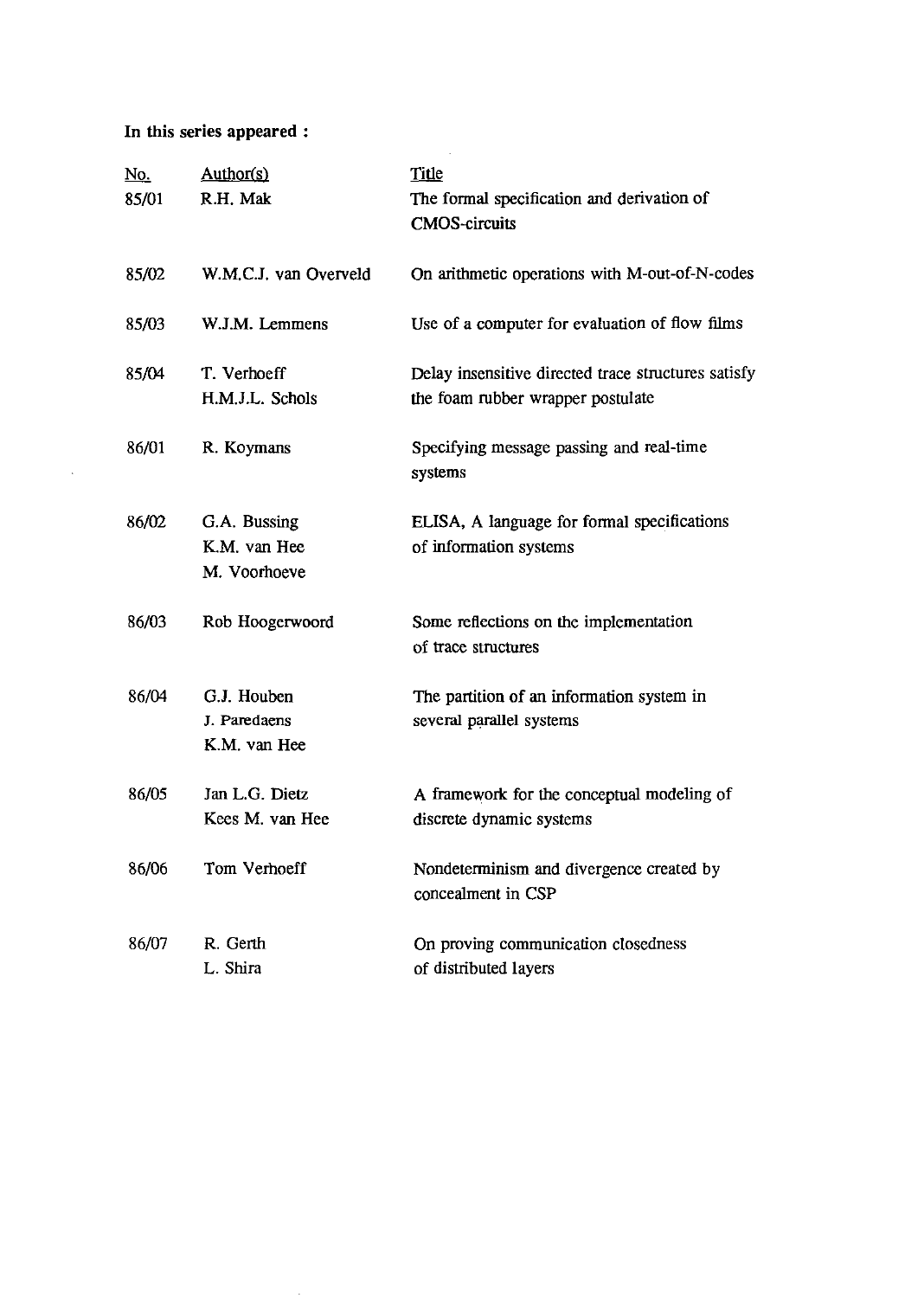| 86/08 | R. Koymans<br>R.K. Shyamasundar<br>W.P. de Roever<br>R. Gerth<br>S. Arum Kumar | Compositional semantics for real-time<br>distributed computing (Inf. & Control 1987)                              |
|-------|--------------------------------------------------------------------------------|-------------------------------------------------------------------------------------------------------------------|
| 86/09 | C. Huizing<br>R. Gerth<br>W.P. de Roever                                       | Full abstraction of a real-time denotational<br>semantics for an OCCAM-like language                              |
| 86/10 | J. Hooman                                                                      | A compositional proof theory for real-time<br>distributed message passing                                         |
| 86/11 | W.P. de Roever                                                                 | Questions to Robin Milner - A responders<br>commentary (IFIP86)                                                   |
| 86/12 | A. Boucher<br>R. Gerth                                                         | A timed failures model for extended<br>communicating processes                                                    |
| 86/13 | R. Gerth<br>W.P. de Roever                                                     | Proving monitors revisited: a first step towards<br>verifying object oriented systems<br>(Fund. Informatica IX-4) |
| 86/14 | R. Koymans                                                                     | Specifying passing systems requires<br>extending temporal logic                                                   |
| 87/01 | R. Gerth                                                                       | On the existence of a sound and complete<br>axiomatizations of the monitor concept                                |
| 87/02 | Simon J. Klaver<br>Chris F.M. Verberne                                         | <b>Federatieve Databases</b>                                                                                      |
| 87/03 | G.J. Houben<br>J. Paredaens                                                    | A formal approach to distributed<br>information systems                                                           |
| 87/04 | T. Verhoeff                                                                    | Delay-insensitive codes -<br>An overview                                                                          |
| 87/05 | R. Kuiper                                                                      | Enforcing non-determinism via linear time<br>temporal logic specification                                         |

 $\mathcal{L}^{\text{max}}_{\text{max}}$  , where  $\mathcal{L}^{\text{max}}_{\text{max}}$ 

 $\mathcal{L}_{\text{max}}$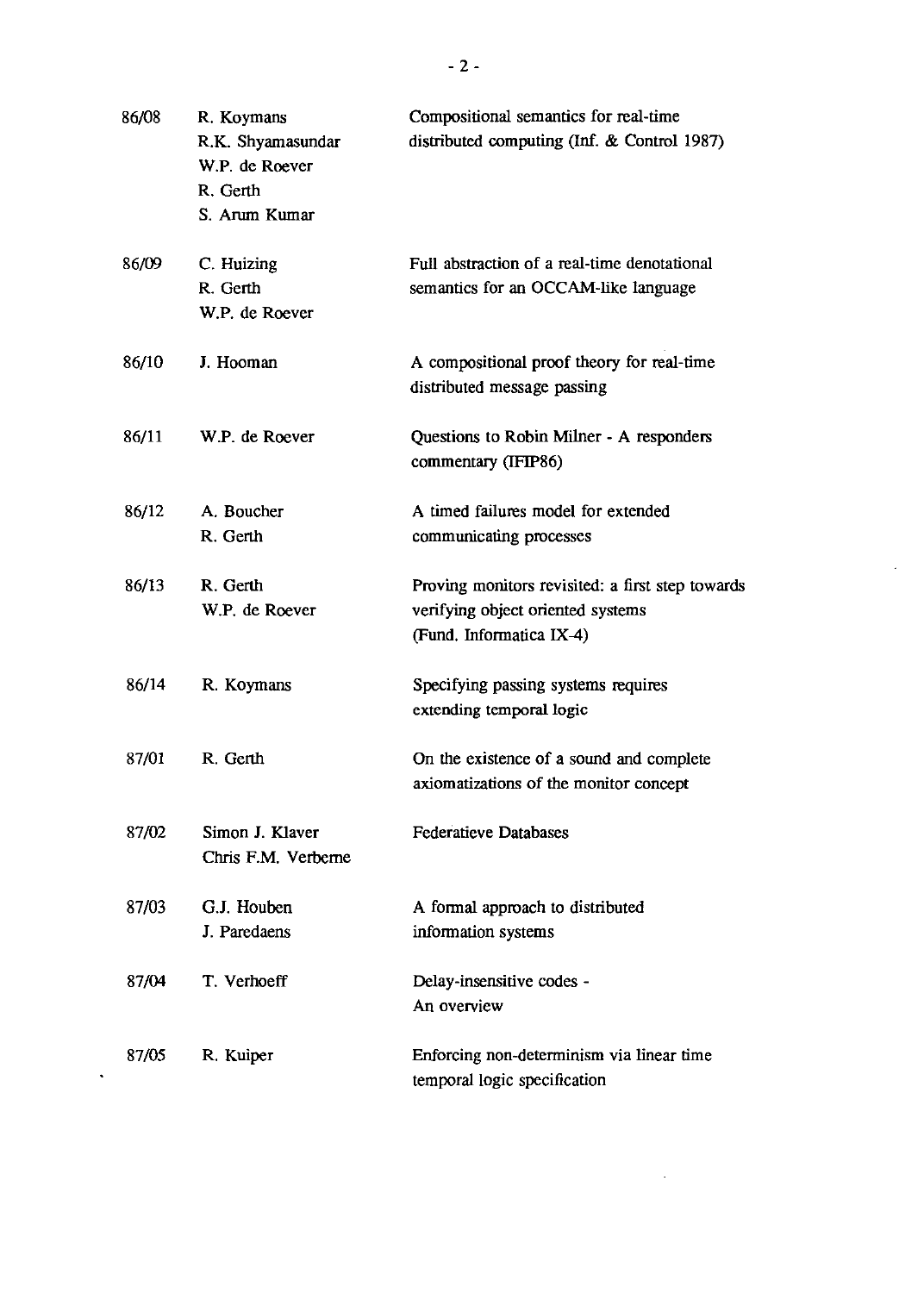| 87/06 | R. Koymans                                                                                                      | Temporele logica specificatie van message passing<br>en real-time systemen (in Dutch)                           |
|-------|-----------------------------------------------------------------------------------------------------------------|-----------------------------------------------------------------------------------------------------------------|
| 87/07 | R. Koymans                                                                                                      | Specifying message passing and real-time<br>systems with real-time temporal logic                               |
| 87/08 | H.M.J.L. Schols                                                                                                 | The maximum number of states after projection                                                                   |
| 87/09 | J. Kalisvaart<br>L.R.A. Kessener<br>W.J.M. Lemmens<br>M.L.P van Lierop<br>F.J. Peters<br>H.M.M. van de Wetering | Language extensions to study structures<br>for raster graphics                                                  |
| 87/10 | T. Verhoeff                                                                                                     | Three families of maximally nondeterministic<br>automata                                                        |
| 87/11 | P. Lemmens                                                                                                      | Eldorado ins and outs.<br>Specifications of a data base management<br>toolkit according to the functional model |
| 87/12 | K.M. van Hee<br>A. Lapinski                                                                                     | OR and AI approaches to decision support<br>systems                                                             |
| 87/13 | J. van der Woude                                                                                                | Playing with patterns, searching for strings                                                                    |
| 87/14 | J. Hooman                                                                                                       | A compositional proof system for an occam-<br>like real-time language                                           |
| 87/15 | G. Huizing<br>R. Gerth<br>W.P. de Roever                                                                        | A compositional semantics for statecharts                                                                       |
| 87/16 | H.M.M. ten Eikelder<br>J.C.F. Wilmont                                                                           | Normal forms for a class of formulas                                                                            |
| 87/17 | K.M. van Hee<br>G.J. Houben<br>J.L.G. Dietz                                                                     | Modelling of discrete dynamic systems<br>framework and examples                                                 |

774-7

 $\sim 10^{-11}$